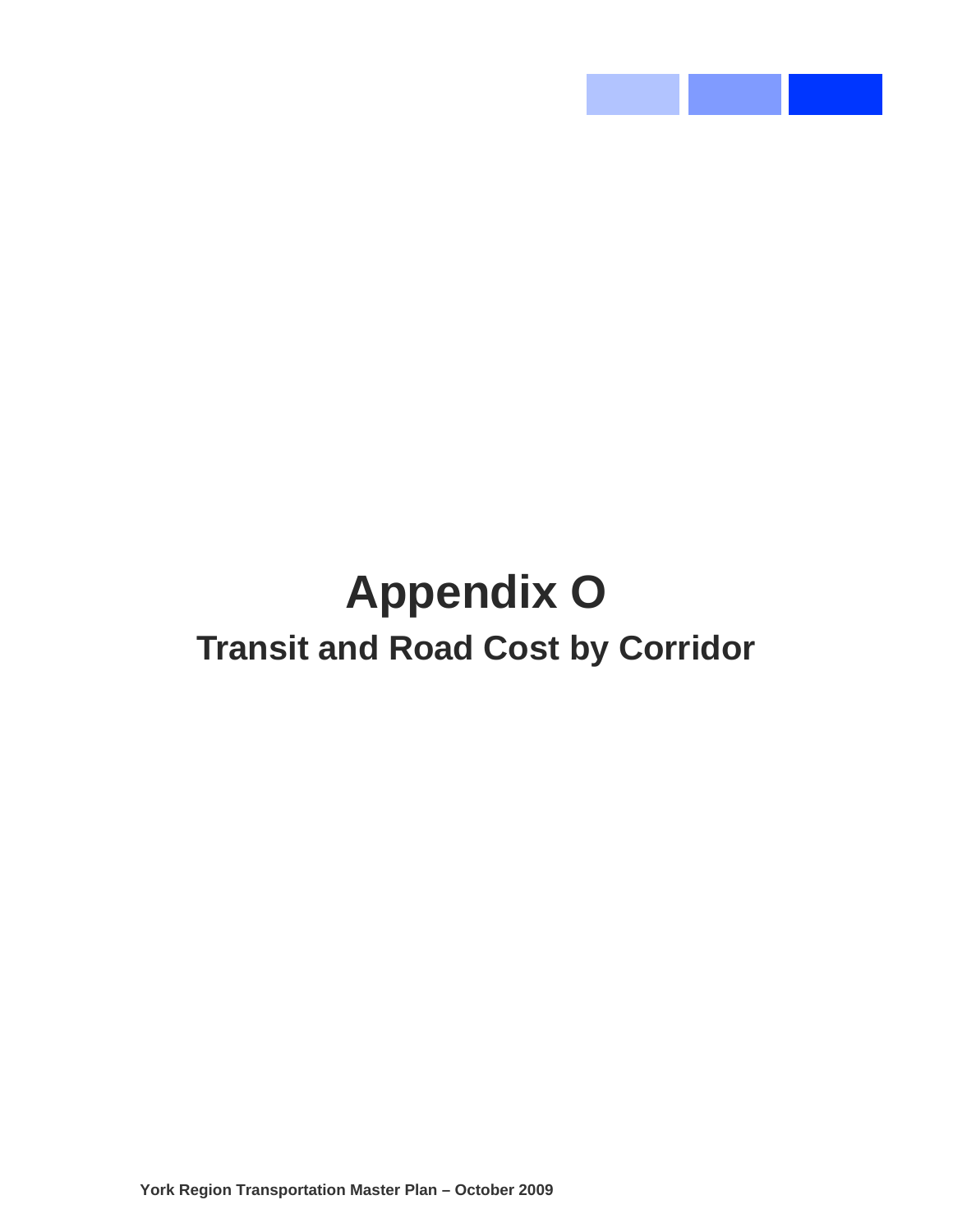#### **TRANSIT TMP COST SUMMARY**

**Notes:**

| R                          | <b>Block Cost</b> |
|----------------------------|-------------------|
| VivaNext                   | Viva Phase 2      |
| <b>Block Cost (BRT) \$</b> | 30.000.000        |
| Block Cost (LRT) \$        | 50.000.000        |
| BRT To LRT Conversion \$   | 40.000.000        |

**Roads Improvements To Support Transit Runningways (BRT)**

| <b>Corridor</b>                     | From                                    | To                            | Length (KM)      | <b>Total Cost (\$M)</b>      | <b>Source</b>   | Phasing |
|-------------------------------------|-----------------------------------------|-------------------------------|------------------|------------------------------|-----------------|---------|
| <b>Bathurst/Dufferin Streets</b>    | <b>Steeles Avenue</b>                   | Major Mackenzie Dr            | 12.0             | $\mathbf{\hat{s}}$<br>300.00 | B               | 2031    |
|                                     | Dufferin Street* Steeles Avenue         | Langstaff Road                | 4.0              | -S<br>60.00                  |                 |         |
|                                     | Dufferin Street Langstaff Road          | Major Mackenzie Drive         | 4.0              | $\sqrt{3}$<br>120.00         |                 |         |
|                                     | Bathurst Street Major Mackenzie Drive   | Elgin Mills Road              | 2.0              | \$<br>60.00                  |                 |         |
|                                     | <b>Bathurst Street Elgin Mills Road</b> | Gamble Road                   | 2.0 <sup>5</sup> | 60.00                        |                 |         |
| <b>Highway 7</b>                    | Highway 50                              | <b>Reesor Rd</b>              | 41.8             | <b>S</b><br>1,335.60         | <b>VivaNext</b> |         |
|                                     | H1 Highway 50                           | Pine Valley                   | 6.8 <sup>8</sup> | 171.80                       | VivaNext        | 2021    |
|                                     | H2 Pine Valley                          | Yonge Street                  | 13.8             | \$<br>517.60                 | VivaNext        | 5YR     |
|                                     | H3 Yonge Street                         | Markham Centre                | $8.0$ \$         | 346.90                       | VivaNext        | 5YR     |
|                                     | <b>H4 Markham Centre</b>                | Reesor Rd                     | $10.5$ \$        | 218.30                       | VivaNext        | 2021    |
|                                     | H5 Reesor Road                          | York/Durham Line              | 2.7              | $\mathbf{\hat{s}}$<br>81.00  | B               | 2031    |
| <b>Jane Street</b>                  | <b>Highway 7</b>                        | Major Mackenzie Dr            | 6.0              | $\mathfrak{s}$<br>180.00     | B               | 2021    |
| Jane Street Highway 7               |                                         | Rutherford Road               | 4.0              | -S<br>120.00                 |                 |         |
|                                     | Jane Street Rutherford Road             | Major Mackenzie Drive         | $2.0$ \$         | 60.00                        |                 |         |
| <b>Ninth Line</b>                   | <b>Steeles Avenue</b>                   | Highway 7                     | 4.7              | $\mathfrak{s}$<br>141.00     | B               | 2021    |
| <b>Ninth Line</b>                   | <b>Highway 7</b>                        | <b>Major Mackenzie Drive</b>  | 4.8              | $\mathbf{s}$<br>144.00       | B               | 2021    |
| <b>Leslie Street</b>                | <b>Highway 7</b>                        | <b>Major Mackenzie Drive</b>  | 4.1              | $\mathbf{s}$<br>123.00       | B               | 2031    |
| <b>Warden Avenue</b>                | <b>Steeles Avenue</b>                   | Highway 407/Highway 7         | 4.0              | s<br>92.85                   | <b>VivaNext</b> | 2021    |
| <b>Green Lane</b><br>G <sub>1</sub> | <b>Yonge Street</b>                     | <b>Green Lane Go Terminal</b> | 2.5              | $\mathbf{\hat{s}}$<br>75.00  | B               | 2031    |
| <b>Yonge Street</b>                 | <b>Finch Avenue</b>                     | <b>Davis Drive</b>            | 27.2             | -\$<br>845.50                | <b>VivaNext</b> |         |
|                                     | Y2 Highway 7                            | 19th Avenue                   | 8.3              | <b>S</b><br>251.50           | VivaNext        | 5YR     |
|                                     | Y3 19th Avenue                          | Mulock                        | 14.7             | -S<br>440.50                 | VivaNext        | 2021    |
|                                     | Y3 Mulock                               | Davis Drive                   | 2.1              | \$<br>90.00                  | VivaNext        | 5YR     |
|                                     | <b>Y3 Davis Drive</b>                   | Green Lane                    | 2.1              | \$<br>63.50                  | VivaNext        | 2031    |
| <b>Davis Drive</b>                  | <b>Yonge Street</b>                     | South Lake Hospital           | 2.5              | <b>S</b><br>187.10           | <b>VivaNext</b> | 5YR     |
|                                     |                                         |                               | <b>TOTAL</b> \$  | 3,424.05                     |                 |         |

\* Assumed 50%

| 5 YR PHASING COSTS \$ | 1.393.10 |
|-----------------------|----------|
| 2021 PHASING COSTS \$ | 1.388.45 |
| 2031 PHASING COSTS \$ | 642.50   |

#### **Transit - Infrastructure Expansion (SUBWAY & LRT) - PHASE 1**

| <b>Name</b>                 | <b>From</b>        | Τo                          | Lenath (KM)      | <b>Total Cost (\$M)</b> | <b>Source</b> | <b>Phasing</b> |
|-----------------------------|--------------------|-----------------------------|------------------|-------------------------|---------------|----------------|
| Don Mills                   | <b>Steeles Ave</b> | Highway                     | 4.41             | 217.8                   | в             | 2021           |
| Jane                        | Steeles Ave        | Highway 7                   | $2.1$ \$         | 105.5                   | в             | 2021           |
| Spadina Subway              | Steeles Ave        | Vaughan Corp. Centre        | $8.5$ \$         | 1.085.0                 | VivaNext      | 5YR            |
| Yonge Subway                | Steeles Ave        | <b>Richmond Hill Centre</b> | 6.5 <sup>8</sup> | 1.810.5                 | VivaNext      | 5YR            |
| Maior Mackenzie Dr          | Ninth Line         | <b>Weston Road</b>          | $27.3$ \$        | 1.365.0                 | в             | 2021           |
| Steeles Avenue <sup>4</sup> | Highway 27         | Ninth Line                  | $32.8$ \$        | 820.0                   | в             | 2031           |
|                             |                    |                             | <b>TOTAL</b> S   | 5.403.8                 |               |                |

 **Transit - Infrastructure Expansion (SUBWAY & LRT) - PHASE 2**

| <b>Name</b>                                                   | From      | To                  | Lenath (KM)  | <b>Total Cost (\$M)</b> | <b>Source</b> | Phasing |
|---------------------------------------------------------------|-----------|---------------------|--------------|-------------------------|---------------|---------|
| Davis                                                         | Yonge St  | South Lake Hospital | 2.5          | 100.00                  | в             | 2031    |
| Highway 7                                                     | Yonge St  | Ninth Line          | 16.5         | 660.00                  | в             | 2031    |
| Jane                                                          | Highway 7 | Maior Mackenzie Dr  | 6.2          | 249.40                  | в             | 2031    |
| Yonge                                                         | Highway 7 | Davis Drive         | 24.8         | 992.00                  | в             | 2031    |
| Facilities (Yonge St Tunnel and Highway 404 Grade Separation) |           | 0.0 <sup>5</sup>    | 214.70       |                         | 2031          |         |
|                                                               |           |                     | <b>TOTAL</b> | 2.216.10                |               |         |

**1 York's share of Spadina subway cost is \$391M (Gross Cost \$1,085B) 5YR PHASING COSTS \$ 2,895.5 2 York's share of Steeles Avenue LRT cost is 50% 2021 PHASING COSTS \$ 1,688.3**

**2031 PHASING COSTS \$ 3,036.1**

#### **Transit Expansion**

| Item                              |    | 2021 Phasing (\$M) | 2031 Phasing (\$M) |    | Total Cost (\$M) |
|-----------------------------------|----|--------------------|--------------------|----|------------------|
| O&M - Conventional                |    | 197.00             | 197.00             |    | 394.00           |
| <b>Stations</b>                   |    | 14.00              |                    |    | 14.00            |
| O&M - BRT                         |    | 145.25             | 145.25             |    | 290.50           |
| O&M - LRT Conversion              |    |                    | 113.00             | S  | 113.00           |
| <b>Stations BRT</b>               | c  | 23.80              | \$                 |    | 23.80            |
| <b>Vehicles BRT</b>               |    | 166.90             | 166.90             | S  | 333.80           |
| Minor Transit Cap (i.e. Shelters) | \$ | 15.00              | \$<br>15.00        | S  | 30.00            |
| <b>YRT</b> Fleet Expansion        |    | 128.40             | \$<br>128.40       | \$ | 256.80           |
| <b>Total Cost</b>                 |    | 690.35             | 765.55             |    | 1.455.90         |

#### **Transit Rehab and Replacement**

| Item                        | 2021 Phasing (\$M) |              | 2031 Phasing (SM) | Total Cost (\$M) |          |  |
|-----------------------------|--------------------|--------------|-------------------|------------------|----------|--|
| <b>Rapid Transit</b>        |                    | 783.00 \$    | 783.00 \$         |                  | 1.566.00 |  |
| <b>Conventional Transit</b> |                    | 293.40 \$    | $293.40$ \$       |                  | 586.80   |  |
| <b>Total Cost</b>           |                    | $1.076.40$ S | $1.076.40$ S      |                  | 2.152.80 |  |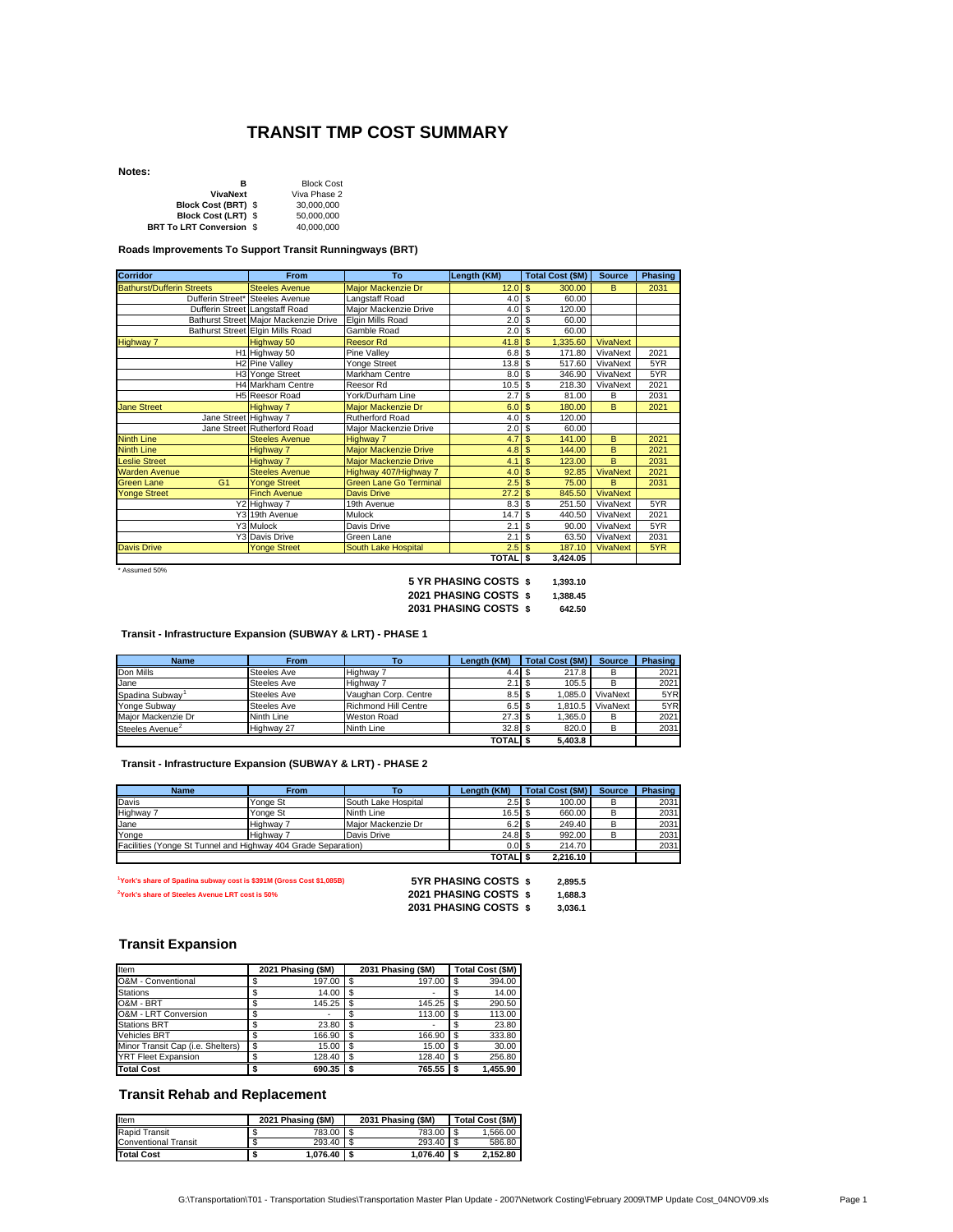| <b>LEGEND:</b>                       |
|--------------------------------------|
| Addition from TMP                    |
| Deleted                              |
| <b>IP Detailed Calculations</b><br>. |

| 2006 ID | Road                         | <b>From</b>                        | <b>To</b>                     | <b>Description of Work</b>                        | In 2008 TMP Update? | <b>Comment</b>          | <b>York Region Cost</b> | <b>Phasing</b> |
|---------|------------------------------|------------------------------------|-------------------------------|---------------------------------------------------|---------------------|-------------------------|-------------------------|----------------|
| 98210   | 14th Avenue                  | Ninth Line                         | Reesor Road                   | Widen to 4 lanes                                  |                     | 4 lane                  | 11,097,000              | 2021           |
| 99840   | 14th Avenue                  | Markham Scarborough Link           |                               | <b>Build Grade separation</b>                     |                     | <b>Grade Separation</b> | 8,700,813               | 2021           |
|         | 80790 14th Avenue            | Reesor Road                        | York/Durham Line              | Widen to 4 lanes                                  | $\mathsf{v}$        | 4 lane                  | 7,160,000               | 2021           |
|         | <b>4th Avenue</b>            |                                    |                               | Jog Elimination at York/Durham Line               |                     | Miscellaneous           | 1,963,190               | 2021           |
| 165     | 14th Avenue                  | Markham Road/Highway 48            | Ninth Line                    | Widen to 4 lanes                                  | v                   | TP                      | 11,413,534              | 2021           |
|         | 14th Avenue                  | <b>Narden Avenue</b>               | Highway 48                    | <b>Transit improvements</b>                       |                     | <b>TP</b>               | 3,000,000               | 2021           |
| 85590   | 16th Avenue/Carrville Road   | Bathurst                           | Yonge Street                  | <b>Niden to 6 lanes</b>                           | v                   | TP                      | 9,935,000               | 2021           |
| 85600   | 16th Avenue                  | Yonge Street                       | <b>Bayview Avenue</b>         | Widen to 6 lanes                                  | $\mathsf{v}$        | <b>TP</b>               | 16,947,000              | 5YR            |
| 99180   | 16th Avenue                  | <b>Bayview Avenue</b>              | lighway 404                   | Widen to 6 lanes                                  | v                   | <b>TP</b>               | 10,760,000              | 5YR            |
| 99510   | 16th Avenue                  | Highway 404                        | Woodbine Avenue               | Widen to 6 lanes                                  | $\mathsf{v}$        | <b>TP</b>               | 6,239,287               | 2021           |
| 82700   | 16th Avenue                  | Woodbine Avenue                    | Warden Avenue                 | Widen to 6 lanes                                  | v                   | <b>TP</b>               | 14.112.000              | 2021           |
| 83390   | 16th Avenue                  | Warden Avenue                      | Kennedy Road                  | Widen to 6 lanes                                  | $\mathbf{v}$        | <b>TP</b>               | 14.276.000              | 2021           |
| 84170   | 16th Avenue                  | Cennedy Road                       | McCowan Road                  | Widen to 6 lanes                                  | v                   | <b>TP</b>               | 13,028,000              | 2021           |
| 106     | 16th Avenue                  | McCowan Road                       | Ninth Line                    | Widen to 6 lanes                                  | $\mathsf{v}$        | TP                      | 19,879,419<br>-S        | 2021           |
| 99520   | 16th Avenue                  | New Markham Bypass                 | York/Durham Line              | Reconstruction to 2 lanes                         |                     | Reconstruction          | 17,566,019              | 5YR            |
|         | 19th Ave / Gamble Sdrd       | <b>Bathurst Street</b>             | Yonge Street                  | Widen to 4 lanes                                  |                     | <b>TP</b>               | 7,625,587               | 5YR            |
|         | 98340 19th Ave / Gamble Sdrd | Yonge Street                       | <b>Bayview Avenue</b>         | Widen to 4 lanes                                  |                     | <b>TP</b>               | 10,684,672              | 5YR            |
|         | 19th Ave / Gamble Sdrd       | <b>Bayview Avenue</b>              | Highway 404                   | Wident to 4 lanes                                 |                     | TP                      | 7,784,090               | 2021           |
|         | 19th Ave / Gamble Sdrd       |                                    |                               | <b>Grade Separation west of Bayview Avenue</b>    |                     | TP                      | 12,068,393              | 5YR            |
|         | 166 Aurora Road              | East of Woodbine Avenue            |                               | Build CNR grade separation                        | $\mathsf{v}$        | <b>Grade Separation</b> | 8,123,949               | 2031           |
|         | 109 Baseline Road            | Dalton Road                        | McCowan Road                  | Widen to 4 lanes                                  | $\mathsf{v}$        | 4 lane                  | 6,439,134               | 2021           |
|         | 96020 Bathurst Street        | <b>Green Lane West</b>             | Yonge Street                  | Reconstruct 2 lanes and bridge work               | $\mathsf{v}$        | <b>New Link</b>         | 12,371,709              | 5YR            |
|         | 81390 Bathurst Street        | Highway 7                          | Rutherford Road               | Widen to 6 lanes                                  | v                   | TP                      | 11,970,000              | 5YR            |
| 82860   | <b>Bathurst Street</b>       | Rutherford Road                    | Maior Mackenzie Dr            | Widen to 6 lanes                                  | $\mathsf{v}$        | TP                      | 9,459,735               | 5YR            |
|         | 83340 Bathurst Street        | <b>CNR north of Steeles Avenue</b> | Centre Street                 | Widen to 6 lanes                                  |                     | <b>TP</b>               | 4,610,000               | 2021           |
|         | <b>Bathurst Street</b>       | <b>CNR north of Steeles Avenue</b> |                               | Widen CNR Grade Separation to 6 lanes             |                     | <b>TP</b>               | 11,455,892              | 2021           |
|         | <b>Bathurst Street</b>       | <b>Major Mackenzie Drive</b>       | 19th Avenue/Gamble Road       | Widening to 6 lanes                               |                     | <b>TP</b>               | 14,927,199              | 2021           |
|         | 99210 Bayview Avenue         | <b>Bloomington Road</b>            | <b>Wellington Street</b>      | Widen to 4 lanes                                  | $\mathsf{v}$        | 4 lane                  | 10,681,342              | 2021           |
| 80670   | <b>Bayview Avenue</b>        | 19th Avenue                        | Stouffville Road              | Widen to 4 lanes                                  | v                   | 4 lane                  | 7,531,656               | 2021           |
|         | 82740 Bayview Avenue         | 16th Avenue                        | Major Mackenzie Drive         | Widen to 6 lanes                                  | v                   | <b>TP</b>               | 12.444.000              | 2021           |
|         | 80680 Bayview Avenue         | Elgin Mills Road                   | 19th Avenue                   | Widen to 4 lanes                                  | $\mathsf{v}$        | <b>TP</b>               | 11,867,610              | 2021           |
| 97000   | <b>Bayview Avenue</b>        | lighway 407                        | 16th Avenue                   | <b>Niden to 6 lanes</b>                           | v                   | <b>TP</b>               | 9,059,130               | 5YR            |
|         | 81420 Bayview Avenue         | John Street                        | Highway 407                   | Widen to 6 lanes                                  | v                   | TP                      | 28,092,176              | 2021           |
| 98690   | <b>Bayview Avenue</b>        | Stouffville Road                   | <b>Bloomington Road</b>       | Widen to 4 lanes                                  | v                   | 4 lane                  | 6.516.000               | 2021           |
|         | 110 Bayview Avenue           | Major Mackenzie Drive              | 19th Avenue                   | Widen to 6 lanes                                  | $\mathbf v$         | TP                      | 17,732,577              | 2021           |
| 111     | <b>Bayview Avenue</b>        | <b>Steeles Avenue</b>              | John Street                   | Widen to 6 lanes (incl. CNR GS)                   | v                   | <b>TP</b>               | 15,672,188              | 2031           |
|         | 97080 Bloomington Road       | <b>Bayview Avenue</b>              | Highway 404                   | Widen to 4 lanes                                  | $\mathbf{v}$        | 4 lane                  | 15,702,556              | 5YR            |
|         | 97010 Bloomington Road       | Yonge Street                       | <b>Bayview Avenue</b>         | Widen to 4 lanes                                  | $\mathsf{v}$        | 4 lane                  | 11,567,673              | 5YR            |
|         | 99530 Bloomington Road       | Yonge Street                       | <b>Bathurst Street</b>        | Widen to 4 lanes                                  | $\mathsf{v}$        | 4 lane                  | 11,252,882<br>-S        | 5YR            |
|         | 168 Bloomington Rd           | Highway 404                        | York/Durham Line              | Widen to 4 lanes                                  | v                   | 4 lane                  | 46,872,827              | 2031           |
|         | <b>Javis Drive</b>           | South Lake Hospital                | lighway 404                   | <b>Transit improvements</b>                       | $\mathbf{v}$        | <b>TP</b>               | 1.500.000               | 2021           |
|         | 84200 Doane Road             | eslie Street                       | Woodbine Avenue               | Realign to accommodate 404 Interchange            | v                   | Interchange             | 23,930,000              | 2021           |
|         | 113a Doane Road              | Yonge Street                       | Leslie                        | Widen / Construct 4 lanes                         | $\mathbf{v}$        | 4 lane                  | 27,091,953<br>£.        | 2021           |
|         | 113b Doane Road              |                                    |                               | Construct new Highway 404 Interchange             | $\mathsf{v}$        | Interchange             | 11,126,082              | 2021           |
|         | 82730 Dufferin Street        | Major Mackenzie Drive              | <b>Teston Road</b>            | Widen to 4 lanes                                  | $\mathsf{v}$        | 4 lane                  | 5,655,000               | 2021           |
|         | 169 Dufferin Street          | North of King Rd                   |                               | Build CNR grade separation                        | v                   | <b>Grade Separation</b> | 7,691,702               | 2031           |
|         | 170 Dufferin Street          | <b>Teston Road</b>                 | King Road                     | Widen to 4 lanes                                  | $\mathsf{v}$        | 4 lane                  | 10,030,158              | 2031           |
|         | <b>Dufferin Street</b>       | <b>Steeles Avenue</b>              | angstaff Road                 | Widen to 6 lanes                                  |                     | <b>TP</b>               | 1,159,015               | 5YR            |
|         | <b>Dufferin Street</b>       | angstaff Road                      | Major Mackenzie Drive         | Widen to 6 lanes                                  | $\mathbf{v}$        | <b>TP</b>               | 12,626,449              | 2021           |
|         | 171 Elgin Mills Road         | East of Yonge St                   |                               | Build CNR grade separation (Btw Yonge/Bayview)    | v                   | <b>Grade Separation</b> | 8,423,468               | 2021           |
|         | <b>Elgin Mills Road</b>      | <b>Bathurst Street</b>             | Yonge Street                  | Widen to 4 lanes                                  |                     | 4 lane                  | 7,253,264               | 2031           |
|         | <b>Glenwoods Avenue</b>      | <b>Noodbine Avenue</b>             | Highway 404 Extension         | Widen to 4 lanes                                  |                     | 4 lane                  | 2,023,391               | 2031           |
|         | <b>Slenwoods Avenue</b>      |                                    |                               | Jog Elimination (Glenwoods/Woodbine)              | $\mathbf{v}$        | Miscellaneous           | 3,926,380               | 2031           |
|         | <b>Sreen Lane Road</b>       | <b>Green Lane GO Station</b>       | Highway 404                   | Widen to 6 lanes                                  | $\mathbf{v}$        | <b>TP</b>               | 1,996,724               | 2021           |
|         | <b>Green Lane Road</b>       | Yonge Street                       | <b>Green Lane GO Terminal</b> | Widen to 6 lanes                                  |                     | <b>TP</b>               | 19, 152, 186            | 5YR            |
|         | 98180 Highway 7              | Warden Avenue                      | Kennedy Road                  | Widen to 6 lanes                                  | $\mathsf{v}$        | TP                      | 11,754,725              | 5YR            |
|         | lighway 7                    |                                    |                               | Grade separation (west of Main Street/Unionville) |                     | <b>Grade Separation</b> | 18.073.076              | 2031           |
|         | Highway 9                    | Highway 400                        | <b>Yonge Street</b>           | <b>Transit improvements</b>                       |                     | <b>TP</b>               | 4,500,000               | 2031           |
|         |                              |                                    |                               |                                                   |                     |                         |                         |                |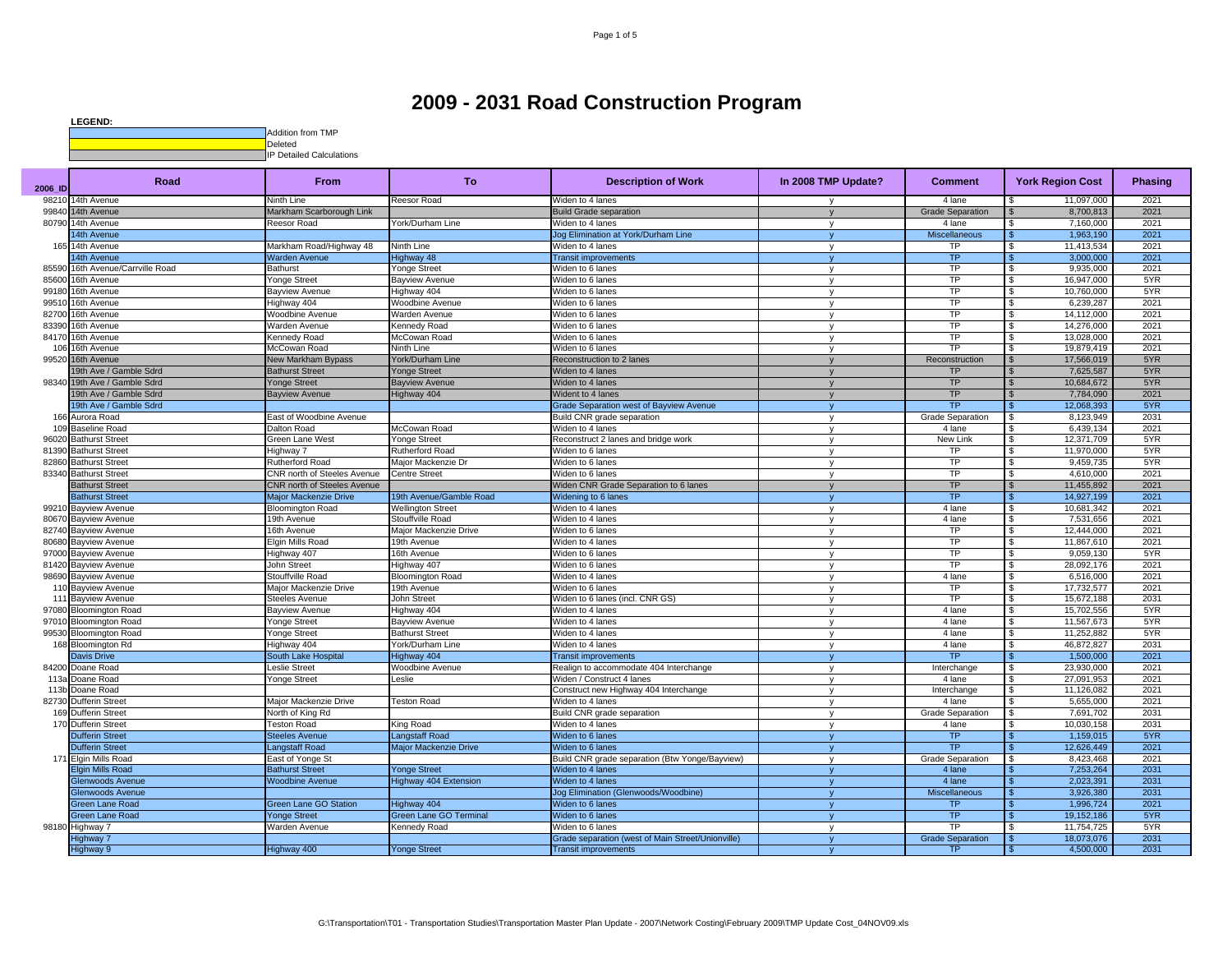

| 2006 ID         | Road                     | <b>From</b>                     | <b>To</b>                       | <b>Description of Work</b>              | In 2008 TMP Update? | <b>Comment</b>          | <b>York Region Cost</b> | <b>Phasing</b> |
|-----------------|--------------------------|---------------------------------|---------------------------------|-----------------------------------------|---------------------|-------------------------|-------------------------|----------------|
| 11!             | Highway 27               | CPR south of Rutherford         |                                 | Widen CPR Grade Separation to 6 lanes   |                     | TP                      | 2,767,328               | 2031           |
| 116             | Highway 27               | Highway 7                       | Rutherford Road                 | Widen to 6 lanes                        | $\mathsf{v}$        | TP                      | 17,717,848              | 2031           |
| 117             | Highway 27               | Steeles Avenue                  | Highway 7                       | Widen to 6 lanes (incl. CNR GS)         | <b>V</b>            | TP                      | 10,384,386              | 2021           |
| 172             | Highway 27               | Major Mackenzie Drive           | North of King Road              | Widen to 4 lanes                        | <b>V</b>            | 4 lane                  | 24,315,559              | 2021           |
| 173             | Highway 27               | <b>Rutherford Road</b>          | Maior Mackenzie Drive           | Widen to 6 lanes                        | $\mathsf{v}$        | <b>TP</b>               | 8,357,786               | 2031           |
|                 | Highway 48               | Major Mackenzie Drive           | Stouffville Road                | Widen to 4 lanes                        | $\mathsf{v}$        | Contingency             | 14.899.389<br>ς.        | 2021           |
| 83890           | Highway 50               | <b>Rutherford Road</b>          | Nashville Road                  | Widen to 6 lanes                        | $\mathsf{v}$        | 6 lane                  | 3,523,000               | 5YR            |
| 83900           | Highway 50               | Nashville Road                  | Mayfield Road                   | Widen to 6 lanes                        | $\mathsf{v}$        | 6 lane                  | 5,718,000               | 5YR            |
| 118             | Highway 50               | Steeles Avenue                  | Highway 7                       | Widen to 6 lanes                        | N                   | 6 lane                  | 28,640,249              | 2031           |
| 119             | <b>Islington Avenue</b>  | North of Steeles Ave            |                                 | Build CP grade separation               |                     | <b>Grade Separation</b> | 8,861,722               | 2031           |
| 176             | Jane Street              | <b>Teston Road</b>              | King/Vaughan Line               | Widen to 4 lanes                        | <b>V</b>            | 4 lane                  | 7,984,153               | 2031           |
| 96770           | <b>Keele Street</b>      | Steeles Avenue                  | Highway 7                       | Widen to 6 lanes (incl.Widening CNR GS) | $\mathbf{v}$        | TP                      | 10,559,851              | 5YR            |
| 84120           | <b>Keele Street</b>      | Highway 7                       | <b>Rutherford Road</b>          | Widen to 6 lanes                        | <b>V</b>            | <b>TP</b>               | 14,015,000              | 2021           |
| 12 <sup>1</sup> | <b>Keele Street</b>      | 15th Sideorad                   | Jovdtown/Aurora Rd              | Reconstruct to 2 paved lanes            | v                   | Reconstruction          | 10,330,120              | 2031           |
| 123             | Keele Street             | Rutherford Rd                   | S of Major Mackenzie Dr         | Widen to 6 lanes                        | V                   | TP                      | 6,071,267               | 2021           |
| 177             | <b>Keele Street</b>      | King Road                       | 15th Sideroad                   | Widen to 4 lanes                        | <b>V</b>            | 4 lane                  | 6,101,606               | 2021           |
| 99770           | <b>Kennedy Road</b>      | <b>CNR North of Steeles Ave</b> |                                 | Build CNR grade separation              |                     | <b>Grade Separation</b> | 11,391,313              | 2021           |
| 99760           | <b>Kennedy Road</b>      | Denison St                      | Highway 407                     | Widen to 6 lanes                        | $\mathsf{v}$        | <b>TP</b>               | 16,460,560              | 2021           |
| 99240           | Kennedy Road             | <b>Steeles Avenue</b>           | Denison St                      | Widen to 6 lanes                        | v                   | TP                      | 3,399,792               | 2021           |
| 124             | Kennedy Road             | Aurora Road                     | Davis Drive                     | Reconstruct to 2 paved lanes            | $\mathsf{v}$        | Reconstruction          | 16,768,900              | 2021           |
| 126             | Kennedy Road             | North of Highway 7              |                                 | Build CNR grade separation              | V                   | <b>Grade Separation</b> | 7,851,684               | 2021           |
| 127             | Kennedy Road             | Old Homestead Rd                | Metro Road                      | Reconstruct to 2 paved lanes            | $\mathbf v$         | Reconstruction          | 11,401,484              | 2021           |
|                 | 128 Kennedy Road         | Ravenshoe Rd                    | Old Homestead Road              | Reconstruct to 2 paved lanes            | $\mathsf{v}$        | Reconstruction          | 12,541,346              | 2021           |
|                 | Kennedy Road             | Highway 7                       | Major Mackenzie Drive           | <b>Transit improvements</b>             | $\mathsf{v}$        | TP                      | 2,000,000               | 2021           |
|                 | <b>Kennedy Road</b>      | Highway 407                     | Highway 7                       | Widen to 6 lanes                        | $\mathbf v$         | <b>TP</b>               | 4,300,000               | 2021           |
|                 | 179 Kennedy Road         | Major Mackenzie Drive           | New Markham Bypass              | Widen to 4 lanes                        | V                   | 4 lane                  | 3,416,247               | 2021           |
| 83020           | King Road                | Highway 400                     | Highway 27                      | Widen to 4 lanes                        | $\mathsf{v}$        | 4 lane                  | 7,140,000               | 5YR            |
| 129             | King Road                | Highway 27                      | York/Peel Boundary              | Widen to 4 lanes                        | <b>V</b>            | 4 lane                  | 13,379,931              | 2031           |
|                 | King/Vaughan Line        | Highway 400                     | <b>Bathurst Street</b>          | Widen to 4 lanes                        |                     | Contingency             | 15,028,539              | 2031           |
| 98570           | Langstaff Road           | Highway 27                      | Highway 50                      | Widen to 4 lanes                        | y                   | 4 lane                  | 14,792,896              | 5YR            |
| 99540           | Langstaff Road           | Dufferin Street                 | Keele Street                    | <b>Niden to 4 lanes</b>                 | $\mathsf{v}$        | 4 lane                  | 8,980,018               | 2021           |
| 83360           | <b>Leslie Street</b>     | Highway 7                       | 16th Avenue                     | Widen to 6 lanes                        | v                   | TP                      | 4,505,000               | 2021           |
| 83370           | <b>Leslie Street</b>     | 16th Avenue                     | Major Mackenzie Drive           | Widen to 6 lanes                        | V                   | TP                      | 8,940,000               | 2021           |
|                 | Leslie Street            | Major Mackenzie Drive           | Elgin Mills Road                | <b>Transit improvements</b>             | y                   | TP                      | 1,000,000               | 2021           |
| 98980a          | <b>Leslie Street</b>     | Elgin Mills Road                | 19th Avenue                     | <b>Widen to 4 lanes</b>                 |                     | <b>TP</b>               | 5,958,839               | 5YR            |
| 98980b          | <b>Leslie Street</b>     | 19th Avenue                     | Stouffville Road                | Reconstruction to 2 lanes               | $\mathbf{v}$        | Reconstruction          | 2,932,152               | 2021           |
| 97150           | Leslie Street            | Bethesda Sideroad               | <b>Bloomington Road</b>         | Reconstruct to 2 paved lanes            | <b>V</b>            | Reconstruction          | 8,710,454               | 2021           |
| 84180           | Leslie Stree             | 500 m N of Wellington St        | St. Johns Sideroad              | Widen to 4 lanes                        | V                   | 4 lane                  | 6,430,000               | 5YR            |
| 84190           | <b>Leslie Street</b>     | St. Johns Sideroad              | Mulock Drive                    | Widen to 4 lanes                        | $\vee$              | 4 lane                  | 6,905,000               | 5YR            |
| 131             | Leslie Stree             | <b>Bloomington Road</b>         | <b>Wellington Street</b>        | Reconstruct to 2 paved lanes            | V                   | Reconstruction          | 8,932,499               | 2021           |
| 132             | <b>Leslie Street</b>     | Stouffville Rd                  | 1 km south                      | Jog elimination and grade separation    | V                   | <b>Grade Separation</b> | 4.846.244               | 2021           |
|                 | eslie Street             | <b>Mount Albert</b>             | Queensville Sideroad            | <b>Transit improvements</b>             |                     | <b>TP</b>               | 2,000,000               | 2021           |
| 98320           | <b>Leslie Street</b>     | Green Lane West                 | Mount Albert Road - Queensville | 3 to 4 lane widening                    | $\mathbf{v}$        | <b>TP</b>               | 6,975,186<br>ς.         | 2021           |
| 81320           | Maior Mackenzie Drive    | <b>Weston Road</b>              | Highway 27                      | Widen to 6 lanes                        | <b>V</b>            | TP                      | 13,979,490              | 5YR            |
| 85650           | Major Mackenzie Drive    | Highway 27                      | Bolton GO Line (CPR)            | Widen to 6 lanes and jog elimination    | $\mathsf{v}$        | TP                      | 25,708,000              | 5YR            |
| 83450           | Major Mackenzie Drive    | Bolton GO Line (CPR)            | Highway 50                      | Widen to 6 lanes                        | <b>V</b>            | TP                      | 21,175,000              | 2021           |
| 98700           | Markham Bypass Extension | Highway 407                     | Ninth Line                      | Construct new 4 lane road               | $\mathsf{v}$        | <b>New Link</b>         | 41,316,077              | 5YR            |
| 182             | Markham Bypass           | <b>Woodbine Avenue</b>          | Highway 48                      | Construct new 4 lane road/New Link      | $\mathsf{v}$        | <b>TP</b>               | 33,779,990              | 2031           |
|                 | <b>Markham Bypass</b>    | Highway 404                     | <b>Woodbine Avenue</b>          | Construct new 4 lane road/New Link      |                     | <b>TP</b>               | 3,124,811               | 2021           |
| 99800           | McCowan Road             | North of Bullock Dr             |                                 | Build CNR grade separation              | $\mathbf{v}$        | <b>TP</b>               | 11,148,163              | 2021           |
| 99550           | McCowan Road             | Steeles Avenue                  | 14th Avenue                     | Widen to 6 lanes                        | y                   | <b>TP</b>               | 5,214,874               | 2021           |
| 99780           | McCowan Road             | 14th Avenue                     | <b>Bullock Drive</b>            | Widen to 6 lanes                        | v                   | TP                      | 6,475,000               | 5YR            |
| 99790           | McCowan Road             | <b>Bullock Drive</b>            | 16th Avenue                     | Widen to 6 lanes                        | N                   | <b>TP</b>               | 5,477,953               | 2021           |
| 20 <sup>°</sup> | McCowan Road             | Davis Drive                     | Ravenshoe Road                  | Reconstruct to 2 lanes                  |                     | Reconstruction          | 22,191,716              | 2021           |
| 183             | McCowan Road             | Major Mackenzie Drive           | Stouffville Road                | Widen to 4 lanes                        | y                   | 4 lane                  | 15,720,846              | 2031           |
|                 | McCowan Road             | 16th Avenue                     | Major Mackenzie Drive           | <b>Transit improvements</b>             |                     | <b>TP</b>               | 1,000,000               | 2021           |
|                 |                          |                                 |                                 |                                         |                     |                         |                         |                |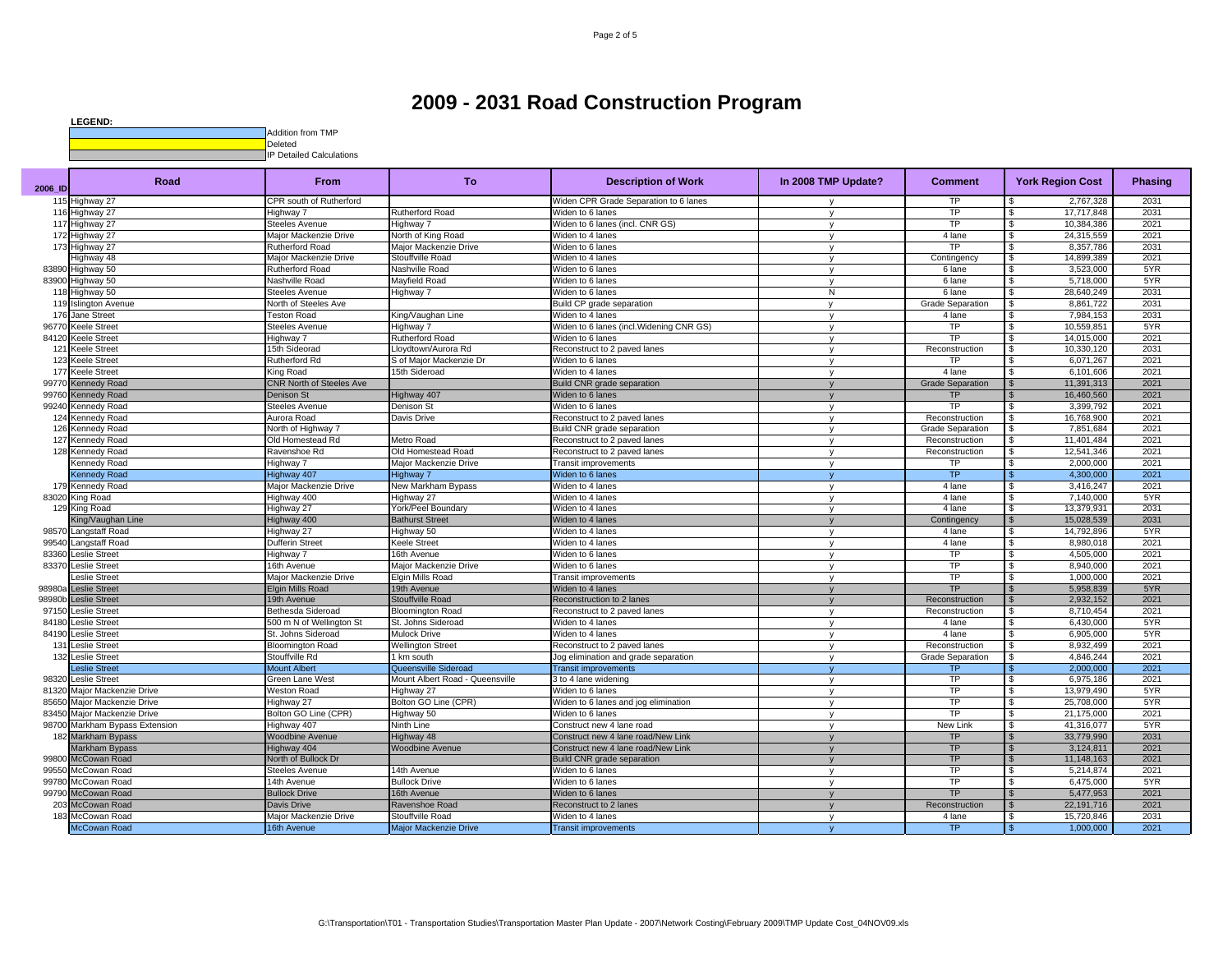

| 137 Metro Road<br>Old Homestead Road<br>Clarlyn Drive<br>Reconstruct / provide turning lanes<br>Reconstruction<br>1,391,480<br>91120 Metro Road<br>Old Homestead Road<br>Reconstruction<br>6.836.000<br>Morton Avenue<br>Reconstruct / provide turning lanes<br>80720 New Markham Bypass (Don Cousen Pkwy)<br>Major Mackenzie Drive<br>Ninth Line<br>Construct new 4 lane road<br>New Link<br>15,810,089<br><b>V</b><br><b>Ninth Line</b><br>4 lane<br>5,346,131<br><b>Jew Markham Bypass</b><br>16th Avenue<br>Widen to 4 lanes<br><b>Major Mackenzie Drive</b><br>4 lane<br>New Markham Bypass<br>Ninth Line<br>Widen to 4 lanes<br>4,930,509<br>$\mathbf v$<br>Miscellaneous<br>85780 Ninth Line<br>Stouffville Road<br>9,975,000<br>Jog Elimination<br>138 Ninth Line<br>Stouffville Road<br>TP<br>Markham By-pass<br>Widen to 4 lanes<br>24,095,023<br>y<br>15,520,132<br>81330 Pine Valley Drive<br><b>Rutherford Road</b><br>Major Mackenzie Drive<br><b>Widen to 4 lanes</b><br>4 lane<br>$\mathbf{v}$<br>4 lane<br>8,951,494<br>140 Pine Valley Drive<br>Major Mackenzie Drive<br><b>Teston Road</b><br>Widen to 4 lanes<br><b>V</b><br><b>Pollock Road</b><br>4 lane<br>3,280,206<br><b>Noodbine Avenue</b><br>Highway 404 Extension<br><b>Niden to 4 lanes</b><br>4 lane<br>Queensville Sideroad<br>lighway 404<br><b>Woodbine Avenue</b><br><b>Niden to 4 lanes</b><br>1,881,124<br>Queensville Sideroad<br>eslie Street<br>Highway 404<br><b>Niden to 4 lanes</b><br><b>TP</b><br>2,028,555<br>$\mathbf{v}$<br>5,692,794<br>Old Homestead Road<br>Metro Road<br>The Queensway North<br>Reconstruction to 2 lanes<br>Reconstruction<br>139<br><b>V</b><br>142<br>Ravenshoe Road<br>Weir's Sideroad<br>York/Durham Line<br>Reconstruct to 2 paved lanes<br>Reconstruction<br>18,895,461<br>$\mathbf{v}$<br>85580<br>Rutherford Road<br><b>Bathurst Street</b><br>Dufferin Street<br>Widen to 6 lanes<br>TP<br>10,300,000<br><b>V</b><br><b>Rutherford Road</b><br>East of Keele Street<br><b>Build CNR grade separation</b><br><b>Grade Separation</b><br>11,376,876<br>84130<br>24,592,914<br>84140<br><b>Rutherford Road</b><br>Dufferin Street<br><b>Jane Street</b><br>Widen to 6 lanes<br>TP<br><b>TP</b><br>99360<br><b>Rutherford Road</b><br><b>Jane Street</b><br><b>Weston Road</b><br>Widen to 6 lanes<br>896,533<br>$\mathbf{v}$<br><b>TP</b><br><b>Weston Road</b><br><b>Pine Valley Drive</b><br>6,771,816<br>83430<br><b>Rutherford Road</b><br>Widen to 6 lanes<br><b>TP</b><br>20.930.933<br>199 Rutherford Road<br>Pine Valley Drive<br>Highway 27<br>Widen to 6 lanes<br>$\mathbf v$<br><b>TP</b><br><b>Rutherford Road</b><br>Highway 50<br>10,387,355<br>Highway 27<br>Widen to 6 lanes<br><b>Grade Separation</b><br>13,024,870<br><b>Rutherford Road</b><br>Build CNR grade separation (West of Hwy 27)<br>Queensville Sideroad<br>18,306,664<br><b>Second Concession</b><br>Green Lane<br>Reconstruct to 2 lanes<br>Reconstruction<br>201<br>25,211,794<br>202<br>Second Concession<br>Green Lane<br>Doane Road<br>4 lane<br>Widen to 4 lanes<br>$\mathsf{v}$<br>mpr. from Highway 404<br>4 lane<br>5,051,385<br>Simcoe Landing Area<br>Ravenshoe Road<br>ntersection and capacity improvements<br>188<br>97100 St. John's Sideroad<br>Reconstruction<br>11,187,209<br>Bayview Avenue<br>Woodbine Avenue<br>Reconstruct to 2 paved lanes<br><b>V</b><br>St. John's Sideroad<br><b>Woodbine Avenue</b><br>Widen to 4 lanes<br>4 lane<br>8,843,671<br>Bayview Avenue<br>4 lane<br>5,796,452<br>147 St. John's Sideroad<br>Yonge Street<br><b>Bathurst Street</b><br>Widen to 4 lanes<br>y<br>4,703,346<br>148 St. John's Sideroad/Highway 404 Interchange<br>eslie Street<br>Highway 404<br>New Interchange and Widen to 4 lanes<br>Interchange<br>$\mathbf{v}$<br>97120 Stouffville Road<br>4 lane<br>8,079,149<br>Highway 404<br>Warden Avenue<br>Widen to 4 lanes<br><b>V</b><br>81830 Stouffville Road<br>4 lane<br>9,002,597<br><b>Warden Avenue</b><br>Highway 48<br>Widen to 4 lanes<br>$\mathbf v$<br>4 lane<br>149 Stouffville Road<br>onge Street<br><b>Bayview Avenue</b><br><b>Niden to 4 lanes</b><br>4,969,871<br><b>V</b><br>4 lane<br>Stouffville Road<br><b>Bayview Avenue</b><br>Highway 404<br><b>Niden to 4 lanes</b><br>10,407,668<br><b>Bathurst Street</b><br><b>Dufferin Street</b><br>4 lane<br>6,567,652<br>80750<br><b>Feston Road</b><br>Widen to 4 lanes<br><b>V</b><br>4 lane<br>10,549,642<br>150<br><b>Teston Road</b><br>Weston Road<br>Pine Valley Drive<br>Widen to 4 lanes<br>$\mathbf{v}$<br><b>New Link</b><br>eston Road<br>Dufferin Street<br><b>Keele Street</b><br>New 4 lane road<br>6,887,411<br>19 <sub>0</sub><br><b>V</b><br>Vaughan Corporate Centre<br>Highway 400 / 7 ramps<br>Interchange<br>5,253,143<br>82690<br>Interchange Improvements<br>$\mathbf v$<br>4.002.529<br>99880<br>/ivian Road<br>Highway 48<br>York/Durham Line<br>Reconstruct to 2 paved lanes<br>Reconstruction<br>$\mathbf v$<br>98670<br>Warden Avenue<br>16th Avenue<br>Major Mackenzie Drive<br>Widen to 4 lanes<br>TP<br>13,166,203<br>$\mathbf{v}$<br>TP<br>83410 Warden Avenue<br>16th Avenue<br>6,918,323<br><b>Apple Creek</b><br>Widen to 6 lanes<br><b>TP</b><br>Varden Avenue<br>Apple Creek<br>16th Avenue<br>Widen to 6 lanes<br>1,159,015<br>$\mathbf v$<br>Reconstruction<br>18,900,295<br>Warden Avenue<br>Baseline Road<br>Reconstruct to 2 lanes<br>204<br>Ravenshoe Road<br>$\mathsf{v}$<br>22,687,887<br>Warden Avenue<br>Major Mackenzie Drive<br>4 lane<br>191<br><b>Bloomington Road</b><br>Widen to 4 lanes<br>$\mathbf v$ |      |
|-------------------------------------------------------------------------------------------------------------------------------------------------------------------------------------------------------------------------------------------------------------------------------------------------------------------------------------------------------------------------------------------------------------------------------------------------------------------------------------------------------------------------------------------------------------------------------------------------------------------------------------------------------------------------------------------------------------------------------------------------------------------------------------------------------------------------------------------------------------------------------------------------------------------------------------------------------------------------------------------------------------------------------------------------------------------------------------------------------------------------------------------------------------------------------------------------------------------------------------------------------------------------------------------------------------------------------------------------------------------------------------------------------------------------------------------------------------------------------------------------------------------------------------------------------------------------------------------------------------------------------------------------------------------------------------------------------------------------------------------------------------------------------------------------------------------------------------------------------------------------------------------------------------------------------------------------------------------------------------------------------------------------------------------------------------------------------------------------------------------------------------------------------------------------------------------------------------------------------------------------------------------------------------------------------------------------------------------------------------------------------------------------------------------------------------------------------------------------------------------------------------------------------------------------------------------------------------------------------------------------------------------------------------------------------------------------------------------------------------------------------------------------------------------------------------------------------------------------------------------------------------------------------------------------------------------------------------------------------------------------------------------------------------------------------------------------------------------------------------------------------------------------------------------------------------------------------------------------------------------------------------------------------------------------------------------------------------------------------------------------------------------------------------------------------------------------------------------------------------------------------------------------------------------------------------------------------------------------------------------------------------------------------------------------------------------------------------------------------------------------------------------------------------------------------------------------------------------------------------------------------------------------------------------------------------------------------------------------------------------------------------------------------------------------------------------------------------------------------------------------------------------------------------------------------------------------------------------------------------------------------------------------------------------------------------------------------------------------------------------------------------------------------------------------------------------------------------------------------------------------------------------------------------------------------------------------------------------------------------------------------------------------------------------------------------------------------------------------------------------------------------------------------------------------------------------------------------------------------------------------------------------------------------------------------------------------------------------------------------------------------------------------------------------------------------------------------------------------------------------------------------------------------------------------------------------------------------------------------------------------------------------------------------------------------------------------------------------------------------------------------------------------------------------------------------------------------------------------------------------------------------------------------------------------------------------------------------------------------------|------|
|                                                                                                                                                                                                                                                                                                                                                                                                                                                                                                                                                                                                                                                                                                                                                                                                                                                                                                                                                                                                                                                                                                                                                                                                                                                                                                                                                                                                                                                                                                                                                                                                                                                                                                                                                                                                                                                                                                                                                                                                                                                                                                                                                                                                                                                                                                                                                                                                                                                                                                                                                                                                                                                                                                                                                                                                                                                                                                                                                                                                                                                                                                                                                                                                                                                                                                                                                                                                                                                                                                                                                                                                                                                                                                                                                                                                                                                                                                                                                                                                                                                                                                                                                                                                                                                                                                                                                                                                                                                                                                                                                                                                                                                                                                                                                                                                                                                                                                                                                                                                                                                                                                                                                                                                                                                                                                                                                                                                                                                                                                                                                                                                             | 2021 |
|                                                                                                                                                                                                                                                                                                                                                                                                                                                                                                                                                                                                                                                                                                                                                                                                                                                                                                                                                                                                                                                                                                                                                                                                                                                                                                                                                                                                                                                                                                                                                                                                                                                                                                                                                                                                                                                                                                                                                                                                                                                                                                                                                                                                                                                                                                                                                                                                                                                                                                                                                                                                                                                                                                                                                                                                                                                                                                                                                                                                                                                                                                                                                                                                                                                                                                                                                                                                                                                                                                                                                                                                                                                                                                                                                                                                                                                                                                                                                                                                                                                                                                                                                                                                                                                                                                                                                                                                                                                                                                                                                                                                                                                                                                                                                                                                                                                                                                                                                                                                                                                                                                                                                                                                                                                                                                                                                                                                                                                                                                                                                                                                             | 2021 |
|                                                                                                                                                                                                                                                                                                                                                                                                                                                                                                                                                                                                                                                                                                                                                                                                                                                                                                                                                                                                                                                                                                                                                                                                                                                                                                                                                                                                                                                                                                                                                                                                                                                                                                                                                                                                                                                                                                                                                                                                                                                                                                                                                                                                                                                                                                                                                                                                                                                                                                                                                                                                                                                                                                                                                                                                                                                                                                                                                                                                                                                                                                                                                                                                                                                                                                                                                                                                                                                                                                                                                                                                                                                                                                                                                                                                                                                                                                                                                                                                                                                                                                                                                                                                                                                                                                                                                                                                                                                                                                                                                                                                                                                                                                                                                                                                                                                                                                                                                                                                                                                                                                                                                                                                                                                                                                                                                                                                                                                                                                                                                                                                             | 5YR  |
|                                                                                                                                                                                                                                                                                                                                                                                                                                                                                                                                                                                                                                                                                                                                                                                                                                                                                                                                                                                                                                                                                                                                                                                                                                                                                                                                                                                                                                                                                                                                                                                                                                                                                                                                                                                                                                                                                                                                                                                                                                                                                                                                                                                                                                                                                                                                                                                                                                                                                                                                                                                                                                                                                                                                                                                                                                                                                                                                                                                                                                                                                                                                                                                                                                                                                                                                                                                                                                                                                                                                                                                                                                                                                                                                                                                                                                                                                                                                                                                                                                                                                                                                                                                                                                                                                                                                                                                                                                                                                                                                                                                                                                                                                                                                                                                                                                                                                                                                                                                                                                                                                                                                                                                                                                                                                                                                                                                                                                                                                                                                                                                                             | 2021 |
|                                                                                                                                                                                                                                                                                                                                                                                                                                                                                                                                                                                                                                                                                                                                                                                                                                                                                                                                                                                                                                                                                                                                                                                                                                                                                                                                                                                                                                                                                                                                                                                                                                                                                                                                                                                                                                                                                                                                                                                                                                                                                                                                                                                                                                                                                                                                                                                                                                                                                                                                                                                                                                                                                                                                                                                                                                                                                                                                                                                                                                                                                                                                                                                                                                                                                                                                                                                                                                                                                                                                                                                                                                                                                                                                                                                                                                                                                                                                                                                                                                                                                                                                                                                                                                                                                                                                                                                                                                                                                                                                                                                                                                                                                                                                                                                                                                                                                                                                                                                                                                                                                                                                                                                                                                                                                                                                                                                                                                                                                                                                                                                                             | 5YR  |
|                                                                                                                                                                                                                                                                                                                                                                                                                                                                                                                                                                                                                                                                                                                                                                                                                                                                                                                                                                                                                                                                                                                                                                                                                                                                                                                                                                                                                                                                                                                                                                                                                                                                                                                                                                                                                                                                                                                                                                                                                                                                                                                                                                                                                                                                                                                                                                                                                                                                                                                                                                                                                                                                                                                                                                                                                                                                                                                                                                                                                                                                                                                                                                                                                                                                                                                                                                                                                                                                                                                                                                                                                                                                                                                                                                                                                                                                                                                                                                                                                                                                                                                                                                                                                                                                                                                                                                                                                                                                                                                                                                                                                                                                                                                                                                                                                                                                                                                                                                                                                                                                                                                                                                                                                                                                                                                                                                                                                                                                                                                                                                                                             | 5YR  |
|                                                                                                                                                                                                                                                                                                                                                                                                                                                                                                                                                                                                                                                                                                                                                                                                                                                                                                                                                                                                                                                                                                                                                                                                                                                                                                                                                                                                                                                                                                                                                                                                                                                                                                                                                                                                                                                                                                                                                                                                                                                                                                                                                                                                                                                                                                                                                                                                                                                                                                                                                                                                                                                                                                                                                                                                                                                                                                                                                                                                                                                                                                                                                                                                                                                                                                                                                                                                                                                                                                                                                                                                                                                                                                                                                                                                                                                                                                                                                                                                                                                                                                                                                                                                                                                                                                                                                                                                                                                                                                                                                                                                                                                                                                                                                                                                                                                                                                                                                                                                                                                                                                                                                                                                                                                                                                                                                                                                                                                                                                                                                                                                             | 5YR  |
|                                                                                                                                                                                                                                                                                                                                                                                                                                                                                                                                                                                                                                                                                                                                                                                                                                                                                                                                                                                                                                                                                                                                                                                                                                                                                                                                                                                                                                                                                                                                                                                                                                                                                                                                                                                                                                                                                                                                                                                                                                                                                                                                                                                                                                                                                                                                                                                                                                                                                                                                                                                                                                                                                                                                                                                                                                                                                                                                                                                                                                                                                                                                                                                                                                                                                                                                                                                                                                                                                                                                                                                                                                                                                                                                                                                                                                                                                                                                                                                                                                                                                                                                                                                                                                                                                                                                                                                                                                                                                                                                                                                                                                                                                                                                                                                                                                                                                                                                                                                                                                                                                                                                                                                                                                                                                                                                                                                                                                                                                                                                                                                                             | 2021 |
|                                                                                                                                                                                                                                                                                                                                                                                                                                                                                                                                                                                                                                                                                                                                                                                                                                                                                                                                                                                                                                                                                                                                                                                                                                                                                                                                                                                                                                                                                                                                                                                                                                                                                                                                                                                                                                                                                                                                                                                                                                                                                                                                                                                                                                                                                                                                                                                                                                                                                                                                                                                                                                                                                                                                                                                                                                                                                                                                                                                                                                                                                                                                                                                                                                                                                                                                                                                                                                                                                                                                                                                                                                                                                                                                                                                                                                                                                                                                                                                                                                                                                                                                                                                                                                                                                                                                                                                                                                                                                                                                                                                                                                                                                                                                                                                                                                                                                                                                                                                                                                                                                                                                                                                                                                                                                                                                                                                                                                                                                                                                                                                                             | 2021 |
|                                                                                                                                                                                                                                                                                                                                                                                                                                                                                                                                                                                                                                                                                                                                                                                                                                                                                                                                                                                                                                                                                                                                                                                                                                                                                                                                                                                                                                                                                                                                                                                                                                                                                                                                                                                                                                                                                                                                                                                                                                                                                                                                                                                                                                                                                                                                                                                                                                                                                                                                                                                                                                                                                                                                                                                                                                                                                                                                                                                                                                                                                                                                                                                                                                                                                                                                                                                                                                                                                                                                                                                                                                                                                                                                                                                                                                                                                                                                                                                                                                                                                                                                                                                                                                                                                                                                                                                                                                                                                                                                                                                                                                                                                                                                                                                                                                                                                                                                                                                                                                                                                                                                                                                                                                                                                                                                                                                                                                                                                                                                                                                                             | 2031 |
|                                                                                                                                                                                                                                                                                                                                                                                                                                                                                                                                                                                                                                                                                                                                                                                                                                                                                                                                                                                                                                                                                                                                                                                                                                                                                                                                                                                                                                                                                                                                                                                                                                                                                                                                                                                                                                                                                                                                                                                                                                                                                                                                                                                                                                                                                                                                                                                                                                                                                                                                                                                                                                                                                                                                                                                                                                                                                                                                                                                                                                                                                                                                                                                                                                                                                                                                                                                                                                                                                                                                                                                                                                                                                                                                                                                                                                                                                                                                                                                                                                                                                                                                                                                                                                                                                                                                                                                                                                                                                                                                                                                                                                                                                                                                                                                                                                                                                                                                                                                                                                                                                                                                                                                                                                                                                                                                                                                                                                                                                                                                                                                                             | 2021 |
|                                                                                                                                                                                                                                                                                                                                                                                                                                                                                                                                                                                                                                                                                                                                                                                                                                                                                                                                                                                                                                                                                                                                                                                                                                                                                                                                                                                                                                                                                                                                                                                                                                                                                                                                                                                                                                                                                                                                                                                                                                                                                                                                                                                                                                                                                                                                                                                                                                                                                                                                                                                                                                                                                                                                                                                                                                                                                                                                                                                                                                                                                                                                                                                                                                                                                                                                                                                                                                                                                                                                                                                                                                                                                                                                                                                                                                                                                                                                                                                                                                                                                                                                                                                                                                                                                                                                                                                                                                                                                                                                                                                                                                                                                                                                                                                                                                                                                                                                                                                                                                                                                                                                                                                                                                                                                                                                                                                                                                                                                                                                                                                                             | 2021 |
|                                                                                                                                                                                                                                                                                                                                                                                                                                                                                                                                                                                                                                                                                                                                                                                                                                                                                                                                                                                                                                                                                                                                                                                                                                                                                                                                                                                                                                                                                                                                                                                                                                                                                                                                                                                                                                                                                                                                                                                                                                                                                                                                                                                                                                                                                                                                                                                                                                                                                                                                                                                                                                                                                                                                                                                                                                                                                                                                                                                                                                                                                                                                                                                                                                                                                                                                                                                                                                                                                                                                                                                                                                                                                                                                                                                                                                                                                                                                                                                                                                                                                                                                                                                                                                                                                                                                                                                                                                                                                                                                                                                                                                                                                                                                                                                                                                                                                                                                                                                                                                                                                                                                                                                                                                                                                                                                                                                                                                                                                                                                                                                                             | 2021 |
|                                                                                                                                                                                                                                                                                                                                                                                                                                                                                                                                                                                                                                                                                                                                                                                                                                                                                                                                                                                                                                                                                                                                                                                                                                                                                                                                                                                                                                                                                                                                                                                                                                                                                                                                                                                                                                                                                                                                                                                                                                                                                                                                                                                                                                                                                                                                                                                                                                                                                                                                                                                                                                                                                                                                                                                                                                                                                                                                                                                                                                                                                                                                                                                                                                                                                                                                                                                                                                                                                                                                                                                                                                                                                                                                                                                                                                                                                                                                                                                                                                                                                                                                                                                                                                                                                                                                                                                                                                                                                                                                                                                                                                                                                                                                                                                                                                                                                                                                                                                                                                                                                                                                                                                                                                                                                                                                                                                                                                                                                                                                                                                                             | 5YR  |
|                                                                                                                                                                                                                                                                                                                                                                                                                                                                                                                                                                                                                                                                                                                                                                                                                                                                                                                                                                                                                                                                                                                                                                                                                                                                                                                                                                                                                                                                                                                                                                                                                                                                                                                                                                                                                                                                                                                                                                                                                                                                                                                                                                                                                                                                                                                                                                                                                                                                                                                                                                                                                                                                                                                                                                                                                                                                                                                                                                                                                                                                                                                                                                                                                                                                                                                                                                                                                                                                                                                                                                                                                                                                                                                                                                                                                                                                                                                                                                                                                                                                                                                                                                                                                                                                                                                                                                                                                                                                                                                                                                                                                                                                                                                                                                                                                                                                                                                                                                                                                                                                                                                                                                                                                                                                                                                                                                                                                                                                                                                                                                                                             | 2021 |
|                                                                                                                                                                                                                                                                                                                                                                                                                                                                                                                                                                                                                                                                                                                                                                                                                                                                                                                                                                                                                                                                                                                                                                                                                                                                                                                                                                                                                                                                                                                                                                                                                                                                                                                                                                                                                                                                                                                                                                                                                                                                                                                                                                                                                                                                                                                                                                                                                                                                                                                                                                                                                                                                                                                                                                                                                                                                                                                                                                                                                                                                                                                                                                                                                                                                                                                                                                                                                                                                                                                                                                                                                                                                                                                                                                                                                                                                                                                                                                                                                                                                                                                                                                                                                                                                                                                                                                                                                                                                                                                                                                                                                                                                                                                                                                                                                                                                                                                                                                                                                                                                                                                                                                                                                                                                                                                                                                                                                                                                                                                                                                                                             | 5YR  |
|                                                                                                                                                                                                                                                                                                                                                                                                                                                                                                                                                                                                                                                                                                                                                                                                                                                                                                                                                                                                                                                                                                                                                                                                                                                                                                                                                                                                                                                                                                                                                                                                                                                                                                                                                                                                                                                                                                                                                                                                                                                                                                                                                                                                                                                                                                                                                                                                                                                                                                                                                                                                                                                                                                                                                                                                                                                                                                                                                                                                                                                                                                                                                                                                                                                                                                                                                                                                                                                                                                                                                                                                                                                                                                                                                                                                                                                                                                                                                                                                                                                                                                                                                                                                                                                                                                                                                                                                                                                                                                                                                                                                                                                                                                                                                                                                                                                                                                                                                                                                                                                                                                                                                                                                                                                                                                                                                                                                                                                                                                                                                                                                             | 5YR  |
|                                                                                                                                                                                                                                                                                                                                                                                                                                                                                                                                                                                                                                                                                                                                                                                                                                                                                                                                                                                                                                                                                                                                                                                                                                                                                                                                                                                                                                                                                                                                                                                                                                                                                                                                                                                                                                                                                                                                                                                                                                                                                                                                                                                                                                                                                                                                                                                                                                                                                                                                                                                                                                                                                                                                                                                                                                                                                                                                                                                                                                                                                                                                                                                                                                                                                                                                                                                                                                                                                                                                                                                                                                                                                                                                                                                                                                                                                                                                                                                                                                                                                                                                                                                                                                                                                                                                                                                                                                                                                                                                                                                                                                                                                                                                                                                                                                                                                                                                                                                                                                                                                                                                                                                                                                                                                                                                                                                                                                                                                                                                                                                                             | 2021 |
|                                                                                                                                                                                                                                                                                                                                                                                                                                                                                                                                                                                                                                                                                                                                                                                                                                                                                                                                                                                                                                                                                                                                                                                                                                                                                                                                                                                                                                                                                                                                                                                                                                                                                                                                                                                                                                                                                                                                                                                                                                                                                                                                                                                                                                                                                                                                                                                                                                                                                                                                                                                                                                                                                                                                                                                                                                                                                                                                                                                                                                                                                                                                                                                                                                                                                                                                                                                                                                                                                                                                                                                                                                                                                                                                                                                                                                                                                                                                                                                                                                                                                                                                                                                                                                                                                                                                                                                                                                                                                                                                                                                                                                                                                                                                                                                                                                                                                                                                                                                                                                                                                                                                                                                                                                                                                                                                                                                                                                                                                                                                                                                                             | 2021 |
|                                                                                                                                                                                                                                                                                                                                                                                                                                                                                                                                                                                                                                                                                                                                                                                                                                                                                                                                                                                                                                                                                                                                                                                                                                                                                                                                                                                                                                                                                                                                                                                                                                                                                                                                                                                                                                                                                                                                                                                                                                                                                                                                                                                                                                                                                                                                                                                                                                                                                                                                                                                                                                                                                                                                                                                                                                                                                                                                                                                                                                                                                                                                                                                                                                                                                                                                                                                                                                                                                                                                                                                                                                                                                                                                                                                                                                                                                                                                                                                                                                                                                                                                                                                                                                                                                                                                                                                                                                                                                                                                                                                                                                                                                                                                                                                                                                                                                                                                                                                                                                                                                                                                                                                                                                                                                                                                                                                                                                                                                                                                                                                                             | 2021 |
|                                                                                                                                                                                                                                                                                                                                                                                                                                                                                                                                                                                                                                                                                                                                                                                                                                                                                                                                                                                                                                                                                                                                                                                                                                                                                                                                                                                                                                                                                                                                                                                                                                                                                                                                                                                                                                                                                                                                                                                                                                                                                                                                                                                                                                                                                                                                                                                                                                                                                                                                                                                                                                                                                                                                                                                                                                                                                                                                                                                                                                                                                                                                                                                                                                                                                                                                                                                                                                                                                                                                                                                                                                                                                                                                                                                                                                                                                                                                                                                                                                                                                                                                                                                                                                                                                                                                                                                                                                                                                                                                                                                                                                                                                                                                                                                                                                                                                                                                                                                                                                                                                                                                                                                                                                                                                                                                                                                                                                                                                                                                                                                                             | 2031 |
|                                                                                                                                                                                                                                                                                                                                                                                                                                                                                                                                                                                                                                                                                                                                                                                                                                                                                                                                                                                                                                                                                                                                                                                                                                                                                                                                                                                                                                                                                                                                                                                                                                                                                                                                                                                                                                                                                                                                                                                                                                                                                                                                                                                                                                                                                                                                                                                                                                                                                                                                                                                                                                                                                                                                                                                                                                                                                                                                                                                                                                                                                                                                                                                                                                                                                                                                                                                                                                                                                                                                                                                                                                                                                                                                                                                                                                                                                                                                                                                                                                                                                                                                                                                                                                                                                                                                                                                                                                                                                                                                                                                                                                                                                                                                                                                                                                                                                                                                                                                                                                                                                                                                                                                                                                                                                                                                                                                                                                                                                                                                                                                                             | 2031 |
|                                                                                                                                                                                                                                                                                                                                                                                                                                                                                                                                                                                                                                                                                                                                                                                                                                                                                                                                                                                                                                                                                                                                                                                                                                                                                                                                                                                                                                                                                                                                                                                                                                                                                                                                                                                                                                                                                                                                                                                                                                                                                                                                                                                                                                                                                                                                                                                                                                                                                                                                                                                                                                                                                                                                                                                                                                                                                                                                                                                                                                                                                                                                                                                                                                                                                                                                                                                                                                                                                                                                                                                                                                                                                                                                                                                                                                                                                                                                                                                                                                                                                                                                                                                                                                                                                                                                                                                                                                                                                                                                                                                                                                                                                                                                                                                                                                                                                                                                                                                                                                                                                                                                                                                                                                                                                                                                                                                                                                                                                                                                                                                                             | 5YR  |
|                                                                                                                                                                                                                                                                                                                                                                                                                                                                                                                                                                                                                                                                                                                                                                                                                                                                                                                                                                                                                                                                                                                                                                                                                                                                                                                                                                                                                                                                                                                                                                                                                                                                                                                                                                                                                                                                                                                                                                                                                                                                                                                                                                                                                                                                                                                                                                                                                                                                                                                                                                                                                                                                                                                                                                                                                                                                                                                                                                                                                                                                                                                                                                                                                                                                                                                                                                                                                                                                                                                                                                                                                                                                                                                                                                                                                                                                                                                                                                                                                                                                                                                                                                                                                                                                                                                                                                                                                                                                                                                                                                                                                                                                                                                                                                                                                                                                                                                                                                                                                                                                                                                                                                                                                                                                                                                                                                                                                                                                                                                                                                                                             | 2021 |
|                                                                                                                                                                                                                                                                                                                                                                                                                                                                                                                                                                                                                                                                                                                                                                                                                                                                                                                                                                                                                                                                                                                                                                                                                                                                                                                                                                                                                                                                                                                                                                                                                                                                                                                                                                                                                                                                                                                                                                                                                                                                                                                                                                                                                                                                                                                                                                                                                                                                                                                                                                                                                                                                                                                                                                                                                                                                                                                                                                                                                                                                                                                                                                                                                                                                                                                                                                                                                                                                                                                                                                                                                                                                                                                                                                                                                                                                                                                                                                                                                                                                                                                                                                                                                                                                                                                                                                                                                                                                                                                                                                                                                                                                                                                                                                                                                                                                                                                                                                                                                                                                                                                                                                                                                                                                                                                                                                                                                                                                                                                                                                                                             | 5YR  |
|                                                                                                                                                                                                                                                                                                                                                                                                                                                                                                                                                                                                                                                                                                                                                                                                                                                                                                                                                                                                                                                                                                                                                                                                                                                                                                                                                                                                                                                                                                                                                                                                                                                                                                                                                                                                                                                                                                                                                                                                                                                                                                                                                                                                                                                                                                                                                                                                                                                                                                                                                                                                                                                                                                                                                                                                                                                                                                                                                                                                                                                                                                                                                                                                                                                                                                                                                                                                                                                                                                                                                                                                                                                                                                                                                                                                                                                                                                                                                                                                                                                                                                                                                                                                                                                                                                                                                                                                                                                                                                                                                                                                                                                                                                                                                                                                                                                                                                                                                                                                                                                                                                                                                                                                                                                                                                                                                                                                                                                                                                                                                                                                             | 5YR  |
|                                                                                                                                                                                                                                                                                                                                                                                                                                                                                                                                                                                                                                                                                                                                                                                                                                                                                                                                                                                                                                                                                                                                                                                                                                                                                                                                                                                                                                                                                                                                                                                                                                                                                                                                                                                                                                                                                                                                                                                                                                                                                                                                                                                                                                                                                                                                                                                                                                                                                                                                                                                                                                                                                                                                                                                                                                                                                                                                                                                                                                                                                                                                                                                                                                                                                                                                                                                                                                                                                                                                                                                                                                                                                                                                                                                                                                                                                                                                                                                                                                                                                                                                                                                                                                                                                                                                                                                                                                                                                                                                                                                                                                                                                                                                                                                                                                                                                                                                                                                                                                                                                                                                                                                                                                                                                                                                                                                                                                                                                                                                                                                                             | 2021 |
|                                                                                                                                                                                                                                                                                                                                                                                                                                                                                                                                                                                                                                                                                                                                                                                                                                                                                                                                                                                                                                                                                                                                                                                                                                                                                                                                                                                                                                                                                                                                                                                                                                                                                                                                                                                                                                                                                                                                                                                                                                                                                                                                                                                                                                                                                                                                                                                                                                                                                                                                                                                                                                                                                                                                                                                                                                                                                                                                                                                                                                                                                                                                                                                                                                                                                                                                                                                                                                                                                                                                                                                                                                                                                                                                                                                                                                                                                                                                                                                                                                                                                                                                                                                                                                                                                                                                                                                                                                                                                                                                                                                                                                                                                                                                                                                                                                                                                                                                                                                                                                                                                                                                                                                                                                                                                                                                                                                                                                                                                                                                                                                                             | 2021 |
|                                                                                                                                                                                                                                                                                                                                                                                                                                                                                                                                                                                                                                                                                                                                                                                                                                                                                                                                                                                                                                                                                                                                                                                                                                                                                                                                                                                                                                                                                                                                                                                                                                                                                                                                                                                                                                                                                                                                                                                                                                                                                                                                                                                                                                                                                                                                                                                                                                                                                                                                                                                                                                                                                                                                                                                                                                                                                                                                                                                                                                                                                                                                                                                                                                                                                                                                                                                                                                                                                                                                                                                                                                                                                                                                                                                                                                                                                                                                                                                                                                                                                                                                                                                                                                                                                                                                                                                                                                                                                                                                                                                                                                                                                                                                                                                                                                                                                                                                                                                                                                                                                                                                                                                                                                                                                                                                                                                                                                                                                                                                                                                                             | 2031 |
|                                                                                                                                                                                                                                                                                                                                                                                                                                                                                                                                                                                                                                                                                                                                                                                                                                                                                                                                                                                                                                                                                                                                                                                                                                                                                                                                                                                                                                                                                                                                                                                                                                                                                                                                                                                                                                                                                                                                                                                                                                                                                                                                                                                                                                                                                                                                                                                                                                                                                                                                                                                                                                                                                                                                                                                                                                                                                                                                                                                                                                                                                                                                                                                                                                                                                                                                                                                                                                                                                                                                                                                                                                                                                                                                                                                                                                                                                                                                                                                                                                                                                                                                                                                                                                                                                                                                                                                                                                                                                                                                                                                                                                                                                                                                                                                                                                                                                                                                                                                                                                                                                                                                                                                                                                                                                                                                                                                                                                                                                                                                                                                                             | 5YR  |
|                                                                                                                                                                                                                                                                                                                                                                                                                                                                                                                                                                                                                                                                                                                                                                                                                                                                                                                                                                                                                                                                                                                                                                                                                                                                                                                                                                                                                                                                                                                                                                                                                                                                                                                                                                                                                                                                                                                                                                                                                                                                                                                                                                                                                                                                                                                                                                                                                                                                                                                                                                                                                                                                                                                                                                                                                                                                                                                                                                                                                                                                                                                                                                                                                                                                                                                                                                                                                                                                                                                                                                                                                                                                                                                                                                                                                                                                                                                                                                                                                                                                                                                                                                                                                                                                                                                                                                                                                                                                                                                                                                                                                                                                                                                                                                                                                                                                                                                                                                                                                                                                                                                                                                                                                                                                                                                                                                                                                                                                                                                                                                                                             | 5YR  |
|                                                                                                                                                                                                                                                                                                                                                                                                                                                                                                                                                                                                                                                                                                                                                                                                                                                                                                                                                                                                                                                                                                                                                                                                                                                                                                                                                                                                                                                                                                                                                                                                                                                                                                                                                                                                                                                                                                                                                                                                                                                                                                                                                                                                                                                                                                                                                                                                                                                                                                                                                                                                                                                                                                                                                                                                                                                                                                                                                                                                                                                                                                                                                                                                                                                                                                                                                                                                                                                                                                                                                                                                                                                                                                                                                                                                                                                                                                                                                                                                                                                                                                                                                                                                                                                                                                                                                                                                                                                                                                                                                                                                                                                                                                                                                                                                                                                                                                                                                                                                                                                                                                                                                                                                                                                                                                                                                                                                                                                                                                                                                                                                             | 2031 |
|                                                                                                                                                                                                                                                                                                                                                                                                                                                                                                                                                                                                                                                                                                                                                                                                                                                                                                                                                                                                                                                                                                                                                                                                                                                                                                                                                                                                                                                                                                                                                                                                                                                                                                                                                                                                                                                                                                                                                                                                                                                                                                                                                                                                                                                                                                                                                                                                                                                                                                                                                                                                                                                                                                                                                                                                                                                                                                                                                                                                                                                                                                                                                                                                                                                                                                                                                                                                                                                                                                                                                                                                                                                                                                                                                                                                                                                                                                                                                                                                                                                                                                                                                                                                                                                                                                                                                                                                                                                                                                                                                                                                                                                                                                                                                                                                                                                                                                                                                                                                                                                                                                                                                                                                                                                                                                                                                                                                                                                                                                                                                                                                             | 2021 |
|                                                                                                                                                                                                                                                                                                                                                                                                                                                                                                                                                                                                                                                                                                                                                                                                                                                                                                                                                                                                                                                                                                                                                                                                                                                                                                                                                                                                                                                                                                                                                                                                                                                                                                                                                                                                                                                                                                                                                                                                                                                                                                                                                                                                                                                                                                                                                                                                                                                                                                                                                                                                                                                                                                                                                                                                                                                                                                                                                                                                                                                                                                                                                                                                                                                                                                                                                                                                                                                                                                                                                                                                                                                                                                                                                                                                                                                                                                                                                                                                                                                                                                                                                                                                                                                                                                                                                                                                                                                                                                                                                                                                                                                                                                                                                                                                                                                                                                                                                                                                                                                                                                                                                                                                                                                                                                                                                                                                                                                                                                                                                                                                             | 2021 |
|                                                                                                                                                                                                                                                                                                                                                                                                                                                                                                                                                                                                                                                                                                                                                                                                                                                                                                                                                                                                                                                                                                                                                                                                                                                                                                                                                                                                                                                                                                                                                                                                                                                                                                                                                                                                                                                                                                                                                                                                                                                                                                                                                                                                                                                                                                                                                                                                                                                                                                                                                                                                                                                                                                                                                                                                                                                                                                                                                                                                                                                                                                                                                                                                                                                                                                                                                                                                                                                                                                                                                                                                                                                                                                                                                                                                                                                                                                                                                                                                                                                                                                                                                                                                                                                                                                                                                                                                                                                                                                                                                                                                                                                                                                                                                                                                                                                                                                                                                                                                                                                                                                                                                                                                                                                                                                                                                                                                                                                                                                                                                                                                             | 2021 |
|                                                                                                                                                                                                                                                                                                                                                                                                                                                                                                                                                                                                                                                                                                                                                                                                                                                                                                                                                                                                                                                                                                                                                                                                                                                                                                                                                                                                                                                                                                                                                                                                                                                                                                                                                                                                                                                                                                                                                                                                                                                                                                                                                                                                                                                                                                                                                                                                                                                                                                                                                                                                                                                                                                                                                                                                                                                                                                                                                                                                                                                                                                                                                                                                                                                                                                                                                                                                                                                                                                                                                                                                                                                                                                                                                                                                                                                                                                                                                                                                                                                                                                                                                                                                                                                                                                                                                                                                                                                                                                                                                                                                                                                                                                                                                                                                                                                                                                                                                                                                                                                                                                                                                                                                                                                                                                                                                                                                                                                                                                                                                                                                             | 2021 |
|                                                                                                                                                                                                                                                                                                                                                                                                                                                                                                                                                                                                                                                                                                                                                                                                                                                                                                                                                                                                                                                                                                                                                                                                                                                                                                                                                                                                                                                                                                                                                                                                                                                                                                                                                                                                                                                                                                                                                                                                                                                                                                                                                                                                                                                                                                                                                                                                                                                                                                                                                                                                                                                                                                                                                                                                                                                                                                                                                                                                                                                                                                                                                                                                                                                                                                                                                                                                                                                                                                                                                                                                                                                                                                                                                                                                                                                                                                                                                                                                                                                                                                                                                                                                                                                                                                                                                                                                                                                                                                                                                                                                                                                                                                                                                                                                                                                                                                                                                                                                                                                                                                                                                                                                                                                                                                                                                                                                                                                                                                                                                                                                             | 5YR  |
|                                                                                                                                                                                                                                                                                                                                                                                                                                                                                                                                                                                                                                                                                                                                                                                                                                                                                                                                                                                                                                                                                                                                                                                                                                                                                                                                                                                                                                                                                                                                                                                                                                                                                                                                                                                                                                                                                                                                                                                                                                                                                                                                                                                                                                                                                                                                                                                                                                                                                                                                                                                                                                                                                                                                                                                                                                                                                                                                                                                                                                                                                                                                                                                                                                                                                                                                                                                                                                                                                                                                                                                                                                                                                                                                                                                                                                                                                                                                                                                                                                                                                                                                                                                                                                                                                                                                                                                                                                                                                                                                                                                                                                                                                                                                                                                                                                                                                                                                                                                                                                                                                                                                                                                                                                                                                                                                                                                                                                                                                                                                                                                                             | 5YR  |
|                                                                                                                                                                                                                                                                                                                                                                                                                                                                                                                                                                                                                                                                                                                                                                                                                                                                                                                                                                                                                                                                                                                                                                                                                                                                                                                                                                                                                                                                                                                                                                                                                                                                                                                                                                                                                                                                                                                                                                                                                                                                                                                                                                                                                                                                                                                                                                                                                                                                                                                                                                                                                                                                                                                                                                                                                                                                                                                                                                                                                                                                                                                                                                                                                                                                                                                                                                                                                                                                                                                                                                                                                                                                                                                                                                                                                                                                                                                                                                                                                                                                                                                                                                                                                                                                                                                                                                                                                                                                                                                                                                                                                                                                                                                                                                                                                                                                                                                                                                                                                                                                                                                                                                                                                                                                                                                                                                                                                                                                                                                                                                                                             | 2021 |
|                                                                                                                                                                                                                                                                                                                                                                                                                                                                                                                                                                                                                                                                                                                                                                                                                                                                                                                                                                                                                                                                                                                                                                                                                                                                                                                                                                                                                                                                                                                                                                                                                                                                                                                                                                                                                                                                                                                                                                                                                                                                                                                                                                                                                                                                                                                                                                                                                                                                                                                                                                                                                                                                                                                                                                                                                                                                                                                                                                                                                                                                                                                                                                                                                                                                                                                                                                                                                                                                                                                                                                                                                                                                                                                                                                                                                                                                                                                                                                                                                                                                                                                                                                                                                                                                                                                                                                                                                                                                                                                                                                                                                                                                                                                                                                                                                                                                                                                                                                                                                                                                                                                                                                                                                                                                                                                                                                                                                                                                                                                                                                                                             | 2021 |
|                                                                                                                                                                                                                                                                                                                                                                                                                                                                                                                                                                                                                                                                                                                                                                                                                                                                                                                                                                                                                                                                                                                                                                                                                                                                                                                                                                                                                                                                                                                                                                                                                                                                                                                                                                                                                                                                                                                                                                                                                                                                                                                                                                                                                                                                                                                                                                                                                                                                                                                                                                                                                                                                                                                                                                                                                                                                                                                                                                                                                                                                                                                                                                                                                                                                                                                                                                                                                                                                                                                                                                                                                                                                                                                                                                                                                                                                                                                                                                                                                                                                                                                                                                                                                                                                                                                                                                                                                                                                                                                                                                                                                                                                                                                                                                                                                                                                                                                                                                                                                                                                                                                                                                                                                                                                                                                                                                                                                                                                                                                                                                                                             | 2021 |
|                                                                                                                                                                                                                                                                                                                                                                                                                                                                                                                                                                                                                                                                                                                                                                                                                                                                                                                                                                                                                                                                                                                                                                                                                                                                                                                                                                                                                                                                                                                                                                                                                                                                                                                                                                                                                                                                                                                                                                                                                                                                                                                                                                                                                                                                                                                                                                                                                                                                                                                                                                                                                                                                                                                                                                                                                                                                                                                                                                                                                                                                                                                                                                                                                                                                                                                                                                                                                                                                                                                                                                                                                                                                                                                                                                                                                                                                                                                                                                                                                                                                                                                                                                                                                                                                                                                                                                                                                                                                                                                                                                                                                                                                                                                                                                                                                                                                                                                                                                                                                                                                                                                                                                                                                                                                                                                                                                                                                                                                                                                                                                                                             | 2021 |
|                                                                                                                                                                                                                                                                                                                                                                                                                                                                                                                                                                                                                                                                                                                                                                                                                                                                                                                                                                                                                                                                                                                                                                                                                                                                                                                                                                                                                                                                                                                                                                                                                                                                                                                                                                                                                                                                                                                                                                                                                                                                                                                                                                                                                                                                                                                                                                                                                                                                                                                                                                                                                                                                                                                                                                                                                                                                                                                                                                                                                                                                                                                                                                                                                                                                                                                                                                                                                                                                                                                                                                                                                                                                                                                                                                                                                                                                                                                                                                                                                                                                                                                                                                                                                                                                                                                                                                                                                                                                                                                                                                                                                                                                                                                                                                                                                                                                                                                                                                                                                                                                                                                                                                                                                                                                                                                                                                                                                                                                                                                                                                                                             | 2031 |
| TP<br>81480 Weston Road<br><b>Steeles Avenue</b><br>Highway 7<br>Widen to 6 lanes<br>28, 138, 761                                                                                                                                                                                                                                                                                                                                                                                                                                                                                                                                                                                                                                                                                                                                                                                                                                                                                                                                                                                                                                                                                                                                                                                                                                                                                                                                                                                                                                                                                                                                                                                                                                                                                                                                                                                                                                                                                                                                                                                                                                                                                                                                                                                                                                                                                                                                                                                                                                                                                                                                                                                                                                                                                                                                                                                                                                                                                                                                                                                                                                                                                                                                                                                                                                                                                                                                                                                                                                                                                                                                                                                                                                                                                                                                                                                                                                                                                                                                                                                                                                                                                                                                                                                                                                                                                                                                                                                                                                                                                                                                                                                                                                                                                                                                                                                                                                                                                                                                                                                                                                                                                                                                                                                                                                                                                                                                                                                                                                                                                                           | 2021 |
| <b>TP</b><br>82720 Weston Road<br>12.923.443<br>Highway 7<br><b>Rutherford Road</b><br>Widen to 6 lanes<br>$\mathbf{v}$                                                                                                                                                                                                                                                                                                                                                                                                                                                                                                                                                                                                                                                                                                                                                                                                                                                                                                                                                                                                                                                                                                                                                                                                                                                                                                                                                                                                                                                                                                                                                                                                                                                                                                                                                                                                                                                                                                                                                                                                                                                                                                                                                                                                                                                                                                                                                                                                                                                                                                                                                                                                                                                                                                                                                                                                                                                                                                                                                                                                                                                                                                                                                                                                                                                                                                                                                                                                                                                                                                                                                                                                                                                                                                                                                                                                                                                                                                                                                                                                                                                                                                                                                                                                                                                                                                                                                                                                                                                                                                                                                                                                                                                                                                                                                                                                                                                                                                                                                                                                                                                                                                                                                                                                                                                                                                                                                                                                                                                                                     | 2021 |
| 81820 Weston Road<br>Major Mackenzie Drive<br><b>Teston Road</b><br>Widen to 4 lanes<br>4 lane<br>7,230,846<br>$\mathsf{v}$                                                                                                                                                                                                                                                                                                                                                                                                                                                                                                                                                                                                                                                                                                                                                                                                                                                                                                                                                                                                                                                                                                                                                                                                                                                                                                                                                                                                                                                                                                                                                                                                                                                                                                                                                                                                                                                                                                                                                                                                                                                                                                                                                                                                                                                                                                                                                                                                                                                                                                                                                                                                                                                                                                                                                                                                                                                                                                                                                                                                                                                                                                                                                                                                                                                                                                                                                                                                                                                                                                                                                                                                                                                                                                                                                                                                                                                                                                                                                                                                                                                                                                                                                                                                                                                                                                                                                                                                                                                                                                                                                                                                                                                                                                                                                                                                                                                                                                                                                                                                                                                                                                                                                                                                                                                                                                                                                                                                                                                                                 | 2021 |
| TP<br>153 Weston Road<br><b>Rutherford Road</b><br>Major Mackenzie Drive<br>9,496,376<br>Widen to 6 lanes<br>$\mathsf{v}$                                                                                                                                                                                                                                                                                                                                                                                                                                                                                                                                                                                                                                                                                                                                                                                                                                                                                                                                                                                                                                                                                                                                                                                                                                                                                                                                                                                                                                                                                                                                                                                                                                                                                                                                                                                                                                                                                                                                                                                                                                                                                                                                                                                                                                                                                                                                                                                                                                                                                                                                                                                                                                                                                                                                                                                                                                                                                                                                                                                                                                                                                                                                                                                                                                                                                                                                                                                                                                                                                                                                                                                                                                                                                                                                                                                                                                                                                                                                                                                                                                                                                                                                                                                                                                                                                                                                                                                                                                                                                                                                                                                                                                                                                                                                                                                                                                                                                                                                                                                                                                                                                                                                                                                                                                                                                                                                                                                                                                                                                   | 2021 |
| <b>Weston Road</b><br>King/Vaughan Line<br>4 lane<br>6,211,068<br>193<br><b>Feston Road</b><br>Widen to 4 lanes<br>$\mathsf{v}$                                                                                                                                                                                                                                                                                                                                                                                                                                                                                                                                                                                                                                                                                                                                                                                                                                                                                                                                                                                                                                                                                                                                                                                                                                                                                                                                                                                                                                                                                                                                                                                                                                                                                                                                                                                                                                                                                                                                                                                                                                                                                                                                                                                                                                                                                                                                                                                                                                                                                                                                                                                                                                                                                                                                                                                                                                                                                                                                                                                                                                                                                                                                                                                                                                                                                                                                                                                                                                                                                                                                                                                                                                                                                                                                                                                                                                                                                                                                                                                                                                                                                                                                                                                                                                                                                                                                                                                                                                                                                                                                                                                                                                                                                                                                                                                                                                                                                                                                                                                                                                                                                                                                                                                                                                                                                                                                                                                                                                                                             | 2031 |
| 98680<br>Major Mackenzie Drive<br><b>Niden to 4 lanes/Realignment</b><br>4 lane<br>8,157,747<br>Woodbine Avenue<br>19th Avenue<br>$\mathsf{v}$                                                                                                                                                                                                                                                                                                                                                                                                                                                                                                                                                                                                                                                                                                                                                                                                                                                                                                                                                                                                                                                                                                                                                                                                                                                                                                                                                                                                                                                                                                                                                                                                                                                                                                                                                                                                                                                                                                                                                                                                                                                                                                                                                                                                                                                                                                                                                                                                                                                                                                                                                                                                                                                                                                                                                                                                                                                                                                                                                                                                                                                                                                                                                                                                                                                                                                                                                                                                                                                                                                                                                                                                                                                                                                                                                                                                                                                                                                                                                                                                                                                                                                                                                                                                                                                                                                                                                                                                                                                                                                                                                                                                                                                                                                                                                                                                                                                                                                                                                                                                                                                                                                                                                                                                                                                                                                                                                                                                                                                              | 5YR  |
| 96700 Woodbine Avenue<br>4 lane<br>Ravenshoe Road<br>Morton Avenue/Pollock Drive<br>Widen to 4 lanes<br>18,615,094<br>$\mathbf v$                                                                                                                                                                                                                                                                                                                                                                                                                                                                                                                                                                                                                                                                                                                                                                                                                                                                                                                                                                                                                                                                                                                                                                                                                                                                                                                                                                                                                                                                                                                                                                                                                                                                                                                                                                                                                                                                                                                                                                                                                                                                                                                                                                                                                                                                                                                                                                                                                                                                                                                                                                                                                                                                                                                                                                                                                                                                                                                                                                                                                                                                                                                                                                                                                                                                                                                                                                                                                                                                                                                                                                                                                                                                                                                                                                                                                                                                                                                                                                                                                                                                                                                                                                                                                                                                                                                                                                                                                                                                                                                                                                                                                                                                                                                                                                                                                                                                                                                                                                                                                                                                                                                                                                                                                                                                                                                                                                                                                                                                           | 5YR  |
| <b>Noodbine Avenue</b><br>Niden to 4 lanes<br>4 lane<br>30,282,331<br>194<br>9th Avenue<br>Bloomington Road<br><b>V</b>                                                                                                                                                                                                                                                                                                                                                                                                                                                                                                                                                                                                                                                                                                                                                                                                                                                                                                                                                                                                                                                                                                                                                                                                                                                                                                                                                                                                                                                                                                                                                                                                                                                                                                                                                                                                                                                                                                                                                                                                                                                                                                                                                                                                                                                                                                                                                                                                                                                                                                                                                                                                                                                                                                                                                                                                                                                                                                                                                                                                                                                                                                                                                                                                                                                                                                                                                                                                                                                                                                                                                                                                                                                                                                                                                                                                                                                                                                                                                                                                                                                                                                                                                                                                                                                                                                                                                                                                                                                                                                                                                                                                                                                                                                                                                                                                                                                                                                                                                                                                                                                                                                                                                                                                                                                                                                                                                                                                                                                                                     | 2031 |
| 156<br>Woodbine Avenue<br>Morton Avenue<br>Old Homestead Road<br>4 lane<br>3,864,889<br>Widen to 4 lanes<br>$\mathsf{v}$                                                                                                                                                                                                                                                                                                                                                                                                                                                                                                                                                                                                                                                                                                                                                                                                                                                                                                                                                                                                                                                                                                                                                                                                                                                                                                                                                                                                                                                                                                                                                                                                                                                                                                                                                                                                                                                                                                                                                                                                                                                                                                                                                                                                                                                                                                                                                                                                                                                                                                                                                                                                                                                                                                                                                                                                                                                                                                                                                                                                                                                                                                                                                                                                                                                                                                                                                                                                                                                                                                                                                                                                                                                                                                                                                                                                                                                                                                                                                                                                                                                                                                                                                                                                                                                                                                                                                                                                                                                                                                                                                                                                                                                                                                                                                                                                                                                                                                                                                                                                                                                                                                                                                                                                                                                                                                                                                                                                                                                                                    | 2021 |
| <b>Major Mackenzie Drive</b><br><b>TP</b><br>15,099,046<br><b>Voodbine Avenue</b><br>lighway 7<br><b>Niden to 6 lanes</b><br>$\mathbf v$                                                                                                                                                                                                                                                                                                                                                                                                                                                                                                                                                                                                                                                                                                                                                                                                                                                                                                                                                                                                                                                                                                                                                                                                                                                                                                                                                                                                                                                                                                                                                                                                                                                                                                                                                                                                                                                                                                                                                                                                                                                                                                                                                                                                                                                                                                                                                                                                                                                                                                                                                                                                                                                                                                                                                                                                                                                                                                                                                                                                                                                                                                                                                                                                                                                                                                                                                                                                                                                                                                                                                                                                                                                                                                                                                                                                                                                                                                                                                                                                                                                                                                                                                                                                                                                                                                                                                                                                                                                                                                                                                                                                                                                                                                                                                                                                                                                                                                                                                                                                                                                                                                                                                                                                                                                                                                                                                                                                                                                                    | 2021 |
| TP<br>onge Street<br>Davis Drive<br>Green Lane<br><b>Niden to 6 lanes</b><br>7,357,888<br>$\mathbf{v}$                                                                                                                                                                                                                                                                                                                                                                                                                                                                                                                                                                                                                                                                                                                                                                                                                                                                                                                                                                                                                                                                                                                                                                                                                                                                                                                                                                                                                                                                                                                                                                                                                                                                                                                                                                                                                                                                                                                                                                                                                                                                                                                                                                                                                                                                                                                                                                                                                                                                                                                                                                                                                                                                                                                                                                                                                                                                                                                                                                                                                                                                                                                                                                                                                                                                                                                                                                                                                                                                                                                                                                                                                                                                                                                                                                                                                                                                                                                                                                                                                                                                                                                                                                                                                                                                                                                                                                                                                                                                                                                                                                                                                                                                                                                                                                                                                                                                                                                                                                                                                                                                                                                                                                                                                                                                                                                                                                                                                                                                                                      | 2021 |
| 91100 York/Durham Line<br>Steeles Avenue<br>4 lane<br>20,821,264<br>Highway 7<br>Niden to 4 lanes<br><b>V</b>                                                                                                                                                                                                                                                                                                                                                                                                                                                                                                                                                                                                                                                                                                                                                                                                                                                                                                                                                                                                                                                                                                                                                                                                                                                                                                                                                                                                                                                                                                                                                                                                                                                                                                                                                                                                                                                                                                                                                                                                                                                                                                                                                                                                                                                                                                                                                                                                                                                                                                                                                                                                                                                                                                                                                                                                                                                                                                                                                                                                                                                                                                                                                                                                                                                                                                                                                                                                                                                                                                                                                                                                                                                                                                                                                                                                                                                                                                                                                                                                                                                                                                                                                                                                                                                                                                                                                                                                                                                                                                                                                                                                                                                                                                                                                                                                                                                                                                                                                                                                                                                                                                                                                                                                                                                                                                                                                                                                                                                                                               | 5YR  |
| 159<br>York/Durham Line<br>Highway 7<br>Stouffville Road<br>Reconstruct to 2 lanes<br>Reconstruction<br>18,151,891<br>$\mathbf{v}$                                                                                                                                                                                                                                                                                                                                                                                                                                                                                                                                                                                                                                                                                                                                                                                                                                                                                                                                                                                                                                                                                                                                                                                                                                                                                                                                                                                                                                                                                                                                                                                                                                                                                                                                                                                                                                                                                                                                                                                                                                                                                                                                                                                                                                                                                                                                                                                                                                                                                                                                                                                                                                                                                                                                                                                                                                                                                                                                                                                                                                                                                                                                                                                                                                                                                                                                                                                                                                                                                                                                                                                                                                                                                                                                                                                                                                                                                                                                                                                                                                                                                                                                                                                                                                                                                                                                                                                                                                                                                                                                                                                                                                                                                                                                                                                                                                                                                                                                                                                                                                                                                                                                                                                                                                                                                                                                                                                                                                                                          | 2021 |
| York/Durham Line<br>Stouffville Road<br><b>Bloomington Road</b><br>Reconstruct to 2 lanes<br>Reconstruction<br>8,602,018<br>160<br><b>V</b>                                                                                                                                                                                                                                                                                                                                                                                                                                                                                                                                                                                                                                                                                                                                                                                                                                                                                                                                                                                                                                                                                                                                                                                                                                                                                                                                                                                                                                                                                                                                                                                                                                                                                                                                                                                                                                                                                                                                                                                                                                                                                                                                                                                                                                                                                                                                                                                                                                                                                                                                                                                                                                                                                                                                                                                                                                                                                                                                                                                                                                                                                                                                                                                                                                                                                                                                                                                                                                                                                                                                                                                                                                                                                                                                                                                                                                                                                                                                                                                                                                                                                                                                                                                                                                                                                                                                                                                                                                                                                                                                                                                                                                                                                                                                                                                                                                                                                                                                                                                                                                                                                                                                                                                                                                                                                                                                                                                                                                                                 | 2021 |
| York/Durham Line<br>Highway 7<br>Stouffville Road<br>Widen to 4 lanes<br>4 lane<br>18,440,708<br>195<br>$\mathbf{v}$                                                                                                                                                                                                                                                                                                                                                                                                                                                                                                                                                                                                                                                                                                                                                                                                                                                                                                                                                                                                                                                                                                                                                                                                                                                                                                                                                                                                                                                                                                                                                                                                                                                                                                                                                                                                                                                                                                                                                                                                                                                                                                                                                                                                                                                                                                                                                                                                                                                                                                                                                                                                                                                                                                                                                                                                                                                                                                                                                                                                                                                                                                                                                                                                                                                                                                                                                                                                                                                                                                                                                                                                                                                                                                                                                                                                                                                                                                                                                                                                                                                                                                                                                                                                                                                                                                                                                                                                                                                                                                                                                                                                                                                                                                                                                                                                                                                                                                                                                                                                                                                                                                                                                                                                                                                                                                                                                                                                                                                                                        | 2031 |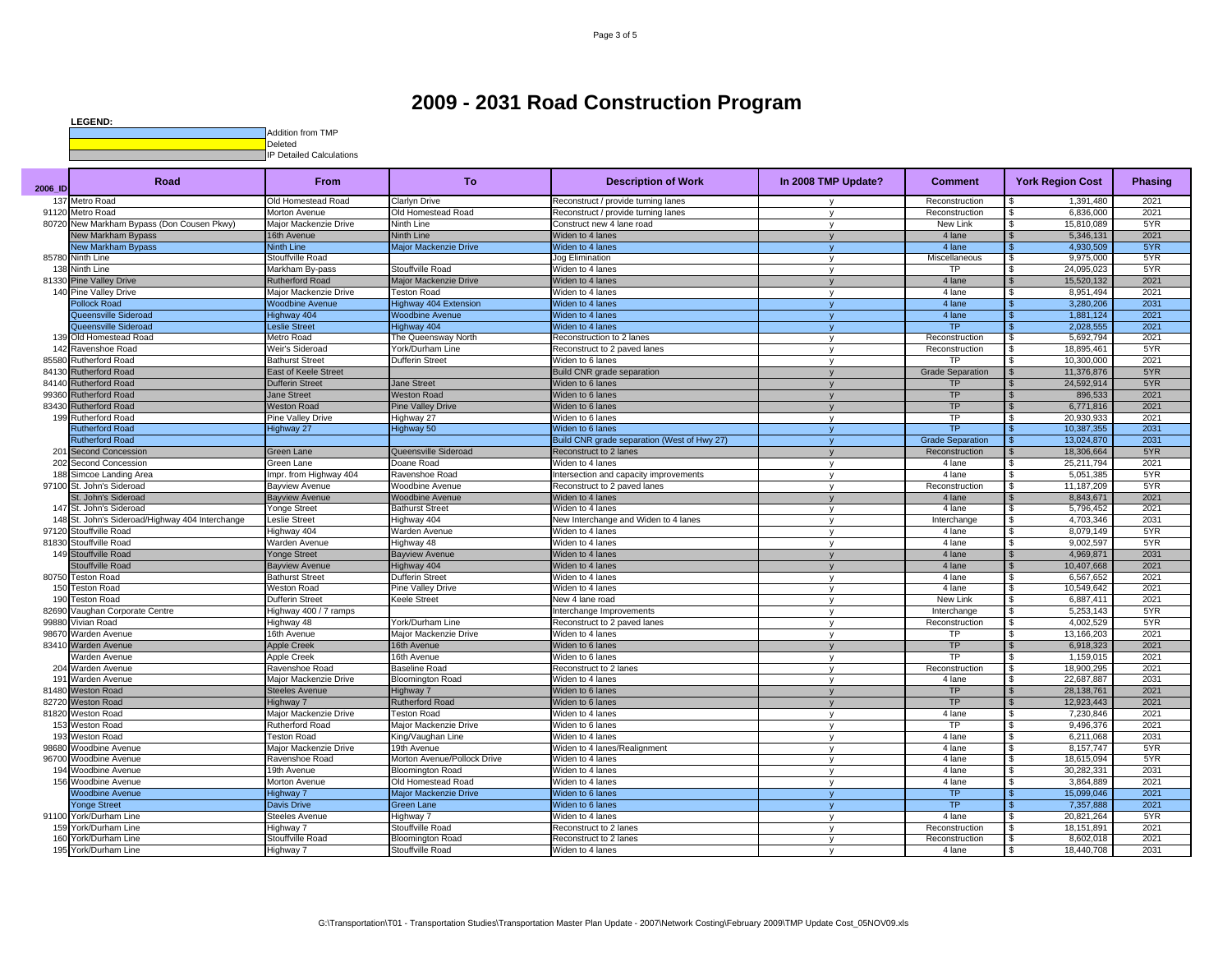

| Various Midblock Highway Crossings<br>103<br>Midblock Crossing<br>20.000.000<br>5YR<br>82670<br>Highway 400<br>Applewood Cr.<br>Midblock Highway Crossings<br>\$.<br>$\mathsf{v}$<br>5YR<br>Highway 404<br>Midblock Crossing<br>82680<br>North of Highway 7<br>Midblock Highway Crossings<br>19,600,000<br><b>V</b><br>2021<br>North of Major Mackenzie Drive<br>8.300.000<br>84160<br>lighway 404<br>Midblock Highway Crossings<br>Midblock Crossing<br>5YR<br>83400<br>Highway 407<br><b>Birchmount Road</b><br>Midblock Highway Crossings<br><b>Midblock Crossing</b><br>19,900,000<br>$\mathbf{v}$<br>5YR<br>Highway 400<br>Block 33 south of Teston Road<br>Midblock Highway Crossings<br>15,800,000<br><b>Midblock Crossing</b><br>$\mathbf{v}$<br>2021<br>Block 32 south of Major Mackenzie Dr<br>19,700,000<br>Highway 400<br>Midblock Highway Crossings<br><b>Midblock Crossing</b><br>$\mathbf v$<br>Highway 407/Highway 7<br>2021<br>Cedar Avenue<br>Midblock Highway Crossings<br>9,200,000<br>81430<br><b>Midblock Crossing</b><br>$\mathsf{v}$<br>2021<br>North of Green Lane Road<br><b>Midblock Crossing</b><br>20,500,000<br>Highway 404<br>Midblock Highway Crossings<br>2021<br>Highway 404<br>South of 19th Avenue<br><b>Midblock Highway Crossings</b><br><b>Midblock Crossing</b><br>20,200,000<br>2031<br>lighway 404<br>Between 16th Ave and Major Mac<br><b>Midblock Crossing</b><br>20,200,000<br>Midblock Highway Crossings<br>2031<br>lighway 404<br>Queensville Sideroad<br>Midblock Highway Crossings<br><b>Midblock Crossing</b><br>10.000.000<br>2031<br>19,900,000<br>Highway 400<br>King/Vaughan Line/Kirkby<br><b>Midblock Highway Crossings</b><br><b>Midblock Crossing</b><br>5YR<br>101 General road improvements<br>$0 - 10$ years<br>Miscellaneous<br>121,829,674<br>Intersection and misc capital improvements<br>$\mathbf{v}$<br>5YR<br>General road improvements<br>$-10$ years<br>34,410,000<br>Streetscaping<br>Miscellaneous<br>102<br>$\mathsf{v}$<br>143 Remaining Gravel Roads<br>1,410,810<br>2021<br>11 - 20 years<br>Reconstruct to 2 paved lanes<br>Reconstruction<br>$\mathbf v$<br>2021<br>Remaining Surface Treated Roads<br>11 - 20 years<br>Reconstruct to 2 paved lanes<br>Reconstruction<br>4,608,646<br>144<br><b>V</b><br>2021<br>59.141.798<br>Urbanization Costs<br>Miscellaneous<br>2021<br>General road improvements<br>11 - 20 years<br>68.820.000<br>162<br>ntersection and misc capital improvements<br>Miscellaneous<br>v<br>2021<br>34,410,000<br>163<br>General road improvements<br>11 - 20 years<br>Miscellaneous<br>Streetscaping<br>$\mathbf{v}$<br>2031<br>186 Remaining Gravel Roads<br>Reconstruct to 2 paved lanes<br>1,410,810<br>$\mathsf{v}$<br>Reconstruction<br>\$.<br>2031<br>4,608,646<br>187 Remaining Surface Treated Roads<br>Reconstruct to 2 paved lanes<br>Reconstruction<br>$\mathbf v$<br>2031<br>68,820,000<br>197 General road improvements<br>20-30 years<br>Miscellaneous<br>Reconstruction, int, misc capital improvements<br>$\mathbf v$<br>$20-30$ years<br>2031<br>198 General road improvements<br>Miscellaneous<br>27,528,000<br>Streetscaping<br>$\mathbf{v}$<br><b>DELETED</b><br>108 16th Avenue<br><b>East of Ninth Line</b><br>Widen to 4 lanes<br>$\overline{N}$<br>Done<br><b>New Markham Bypass</b><br>$\overline{N}$<br>19th Ave / Gamble Sdrd<br>Reconstruct to 2 lanes<br>Done<br>98330<br><b>Bathurst Street</b><br><b>Yonge Street</b><br><b>Bathurst Street</b><br>N<br>Done<br>80610<br><b>King Road</b><br><b>Wellington Street</b><br><b>Niden to 4 lanes</b><br>$\overline{N}$<br><b>Bathurst Street</b><br><b>Mulock Drive</b><br>Highway 9<br>Done<br>80630<br><b>Niden to 4 lanes</b><br>$\overline{N}$<br>Done<br>80620<br><b>Bathurst Street</b><br><b>Wellington Street</b><br><b>Mulock Drive</b><br><b>Widen to 4 lanes</b><br>$\overline{N}$<br>Done<br>96660<br><b>Bayview Avenue</b><br><b>Wellington Street</b><br><b>Mulock Drive</b><br>Viden to 4 lanes<br>112 Black River Road<br><b>Baseline Road</b><br>N<br><b>Dalton Road</b><br>Construct new 2 lane road<br>Under construction<br>\$.<br>$\overline{N}$<br>96790<br><b>Dufferin Street</b><br><b>Rutherford Road</b><br><b>Major Mackenzie Drive</b><br><b>Niden to 4 lanes</b><br>Done<br><b>Niden to 6 lanes (incl. Widening CNR GS)</b><br>$\overline{N}$<br>97060 Dufferin Street<br><b>Glen Shields North</b><br><b>Under construction</b><br><b>Steeles Avenue</b><br>$\overline{N}$<br>114<br><b>Glenwoods Ave</b><br><b>The Queensway</b><br><b>Woodbine Avenue</b><br><b>Niden to 4 lanes</b><br><b>Under construction</b><br>Highway 50<br>Highway 7<br><b>Rutherford Road</b><br>N<br>Done<br>81810<br><b>Niden to 6 lanes</b><br>88170 Islington Avenue<br>N<br>angstaff Road<br><b>Rutherford Road</b><br><b>Niden to 4 lanes</b><br>Done<br>175 Jane Street<br>$\overline{N}$<br><b>Major Mackenzie Drive</b><br><b>Feston Road</b><br><b>Niden to 6 lanes</b><br>Under construction<br>125 Kennedy Road<br>N<br>Highway 7<br>16th Avenue<br><b>Niden to 6 lanes</b><br>Under construction<br>178 Kennedy Road<br><b>Aurora Road</b><br>N<br><b>Davis Drive</b><br><b>Niden to 4 lanes</b><br><b>Under construction</b><br>$\overline{N}$<br>97260 Langstaff Road<br><b>Neston Road</b><br>Done<br>slington Avenue<br><b>Niden to 4 lanes</b><br>80590 Leslie Street<br>500 m north<br>N<br>Done<br><b>Wellington Street</b><br><b>Niden to 4 lanes</b><br>$\overline{N}$<br>180<br>eslie Street<br><b>Mount Albert</b><br>Viden to 4 lanes<br><b>Ravenshoe Road</b><br>Under construction<br>$\overline{N}$<br><b>Niden to 6 lanes (incl. CNR GS)</b><br>83380<br><b>Markham Road</b><br><b>Steeles Avenue</b><br>Highway 407<br><b>Under construction</b><br>$\overline{N}$<br><b>Markham Road</b><br>South of 14th Ave<br><b>Widen CNR Grade Separation to 6 lanes</b><br>Done<br>136<br>80710 New Markham Bypass<br>16th Avenue<br>N<br>Done<br>Highway 7<br>Construct new 4 lane road<br>\$.<br>184 New Markham Bypass<br>16th Avenue<br>N<br><b>Steeles Avenue</b><br><b>Niden to 6 lanes</b><br><b>Under construction</b><br>99850 Ninth Line<br>Markham Scarborough Link<br>Viden to 4 lanes and realignment<br>N<br>Done<br>Highway 407<br>141 Pine Valley Drive<br>Widen to 6 lanes (incl. CNR GS)<br>N<br><b>Steeles Avenue</b><br>Highway 7<br><b>Under construction</b><br><b>Weir's Sdrd</b><br>N<br>96540 Ravenshoe Road<br><b>Prout Road</b><br>Done<br>Reconstruct to 2 paved lanes | 2006 ID | Road | <b>From</b> | <b>To</b> | <b>Description of Work</b> | In 2008 TMP Update? | <b>Comment</b> | <b>York Region Cost</b> | <b>Phasing</b> |
|---------------------------------------------------------------------------------------------------------------------------------------------------------------------------------------------------------------------------------------------------------------------------------------------------------------------------------------------------------------------------------------------------------------------------------------------------------------------------------------------------------------------------------------------------------------------------------------------------------------------------------------------------------------------------------------------------------------------------------------------------------------------------------------------------------------------------------------------------------------------------------------------------------------------------------------------------------------------------------------------------------------------------------------------------------------------------------------------------------------------------------------------------------------------------------------------------------------------------------------------------------------------------------------------------------------------------------------------------------------------------------------------------------------------------------------------------------------------------------------------------------------------------------------------------------------------------------------------------------------------------------------------------------------------------------------------------------------------------------------------------------------------------------------------------------------------------------------------------------------------------------------------------------------------------------------------------------------------------------------------------------------------------------------------------------------------------------------------------------------------------------------------------------------------------------------------------------------------------------------------------------------------------------------------------------------------------------------------------------------------------------------------------------------------------------------------------------------------------------------------------------------------------------------------------------------------------------------------------------------------------------------------------------------------------------------------------------------------------------------------------------------------------------------------------------------------------------------------------------------------------------------------------------------------------------------------------------------------------------------------------------------------------------------------------------------------------------------------------------------------------------------------------------------------------------------------------------------------------------------------------------------------------------------------------------------------------------------------------------------------------------------------------------------------------------------------------------------------------------------------------------------------------------------------------------------------------------------------------------------------------------------------------------------------------------------------------------------------------------------------------------------------------------------------------------------------------------------------------------------------------------------------------------------------------------------------------------------------------------------------------------------------------------------------------------------------------------------------------------------------------------------------------------------------------------------------------------------------------------------------------------------------------------------------------------------------------------------------------------------------------------------------------------------------------------------------------------------------------------------------------------------------------------------------------------------------------------------------------------------------------------------------------------------------------------------------------------------------------------------------------------------------------------------------------------------------------------------------------------------------------------------------------------------------------------------------------------------------------------------------------------------------------------------------------------------------------------------------------------------------------------------------------------------------------------------------------------------------------------------------------------------------------------------------------------------------------------------------------------------------------------------------------------------------------------------------------------------------------------------------------------------------------------------------------------------------------------------------------------------------------------------------------------------------------------------------------------------------------------------------------------------------------------------------------------------------------------------------------------------------------------------------------------------------------------------------------------------------------------------------------------------------------------------------------------------------------------------------------------------------------------------------------------------------------------------------------------------------------------------------------------------------------------------------------------------------------------------------------------------------------------------------------------------------------------------------------------------------------------------------------------------------|---------|------|-------------|-----------|----------------------------|---------------------|----------------|-------------------------|----------------|
|                                                                                                                                                                                                                                                                                                                                                                                                                                                                                                                                                                                                                                                                                                                                                                                                                                                                                                                                                                                                                                                                                                                                                                                                                                                                                                                                                                                                                                                                                                                                                                                                                                                                                                                                                                                                                                                                                                                                                                                                                                                                                                                                                                                                                                                                                                                                                                                                                                                                                                                                                                                                                                                                                                                                                                                                                                                                                                                                                                                                                                                                                                                                                                                                                                                                                                                                                                                                                                                                                                                                                                                                                                                                                                                                                                                                                                                                                                                                                                                                                                                                                                                                                                                                                                                                                                                                                                                                                                                                                                                                                                                                                                                                                                                                                                                                                                                                                                                                                                                                                                                                                                                                                                                                                                                                                                                                                                                                                                                                                                                                                                                                                                                                                                                                                                                                                                                                                                                                                                                                                                                                                                                                                                                                                                                                                                                                                                                                                                                                                                                     |         |      |             |           |                            |                     |                |                         |                |
|                                                                                                                                                                                                                                                                                                                                                                                                                                                                                                                                                                                                                                                                                                                                                                                                                                                                                                                                                                                                                                                                                                                                                                                                                                                                                                                                                                                                                                                                                                                                                                                                                                                                                                                                                                                                                                                                                                                                                                                                                                                                                                                                                                                                                                                                                                                                                                                                                                                                                                                                                                                                                                                                                                                                                                                                                                                                                                                                                                                                                                                                                                                                                                                                                                                                                                                                                                                                                                                                                                                                                                                                                                                                                                                                                                                                                                                                                                                                                                                                                                                                                                                                                                                                                                                                                                                                                                                                                                                                                                                                                                                                                                                                                                                                                                                                                                                                                                                                                                                                                                                                                                                                                                                                                                                                                                                                                                                                                                                                                                                                                                                                                                                                                                                                                                                                                                                                                                                                                                                                                                                                                                                                                                                                                                                                                                                                                                                                                                                                                                                     |         |      |             |           |                            |                     |                |                         |                |
|                                                                                                                                                                                                                                                                                                                                                                                                                                                                                                                                                                                                                                                                                                                                                                                                                                                                                                                                                                                                                                                                                                                                                                                                                                                                                                                                                                                                                                                                                                                                                                                                                                                                                                                                                                                                                                                                                                                                                                                                                                                                                                                                                                                                                                                                                                                                                                                                                                                                                                                                                                                                                                                                                                                                                                                                                                                                                                                                                                                                                                                                                                                                                                                                                                                                                                                                                                                                                                                                                                                                                                                                                                                                                                                                                                                                                                                                                                                                                                                                                                                                                                                                                                                                                                                                                                                                                                                                                                                                                                                                                                                                                                                                                                                                                                                                                                                                                                                                                                                                                                                                                                                                                                                                                                                                                                                                                                                                                                                                                                                                                                                                                                                                                                                                                                                                                                                                                                                                                                                                                                                                                                                                                                                                                                                                                                                                                                                                                                                                                                                     |         |      |             |           |                            |                     |                |                         |                |
|                                                                                                                                                                                                                                                                                                                                                                                                                                                                                                                                                                                                                                                                                                                                                                                                                                                                                                                                                                                                                                                                                                                                                                                                                                                                                                                                                                                                                                                                                                                                                                                                                                                                                                                                                                                                                                                                                                                                                                                                                                                                                                                                                                                                                                                                                                                                                                                                                                                                                                                                                                                                                                                                                                                                                                                                                                                                                                                                                                                                                                                                                                                                                                                                                                                                                                                                                                                                                                                                                                                                                                                                                                                                                                                                                                                                                                                                                                                                                                                                                                                                                                                                                                                                                                                                                                                                                                                                                                                                                                                                                                                                                                                                                                                                                                                                                                                                                                                                                                                                                                                                                                                                                                                                                                                                                                                                                                                                                                                                                                                                                                                                                                                                                                                                                                                                                                                                                                                                                                                                                                                                                                                                                                                                                                                                                                                                                                                                                                                                                                                     |         |      |             |           |                            |                     |                |                         |                |
|                                                                                                                                                                                                                                                                                                                                                                                                                                                                                                                                                                                                                                                                                                                                                                                                                                                                                                                                                                                                                                                                                                                                                                                                                                                                                                                                                                                                                                                                                                                                                                                                                                                                                                                                                                                                                                                                                                                                                                                                                                                                                                                                                                                                                                                                                                                                                                                                                                                                                                                                                                                                                                                                                                                                                                                                                                                                                                                                                                                                                                                                                                                                                                                                                                                                                                                                                                                                                                                                                                                                                                                                                                                                                                                                                                                                                                                                                                                                                                                                                                                                                                                                                                                                                                                                                                                                                                                                                                                                                                                                                                                                                                                                                                                                                                                                                                                                                                                                                                                                                                                                                                                                                                                                                                                                                                                                                                                                                                                                                                                                                                                                                                                                                                                                                                                                                                                                                                                                                                                                                                                                                                                                                                                                                                                                                                                                                                                                                                                                                                                     |         |      |             |           |                            |                     |                |                         |                |
|                                                                                                                                                                                                                                                                                                                                                                                                                                                                                                                                                                                                                                                                                                                                                                                                                                                                                                                                                                                                                                                                                                                                                                                                                                                                                                                                                                                                                                                                                                                                                                                                                                                                                                                                                                                                                                                                                                                                                                                                                                                                                                                                                                                                                                                                                                                                                                                                                                                                                                                                                                                                                                                                                                                                                                                                                                                                                                                                                                                                                                                                                                                                                                                                                                                                                                                                                                                                                                                                                                                                                                                                                                                                                                                                                                                                                                                                                                                                                                                                                                                                                                                                                                                                                                                                                                                                                                                                                                                                                                                                                                                                                                                                                                                                                                                                                                                                                                                                                                                                                                                                                                                                                                                                                                                                                                                                                                                                                                                                                                                                                                                                                                                                                                                                                                                                                                                                                                                                                                                                                                                                                                                                                                                                                                                                                                                                                                                                                                                                                                                     |         |      |             |           |                            |                     |                |                         |                |
|                                                                                                                                                                                                                                                                                                                                                                                                                                                                                                                                                                                                                                                                                                                                                                                                                                                                                                                                                                                                                                                                                                                                                                                                                                                                                                                                                                                                                                                                                                                                                                                                                                                                                                                                                                                                                                                                                                                                                                                                                                                                                                                                                                                                                                                                                                                                                                                                                                                                                                                                                                                                                                                                                                                                                                                                                                                                                                                                                                                                                                                                                                                                                                                                                                                                                                                                                                                                                                                                                                                                                                                                                                                                                                                                                                                                                                                                                                                                                                                                                                                                                                                                                                                                                                                                                                                                                                                                                                                                                                                                                                                                                                                                                                                                                                                                                                                                                                                                                                                                                                                                                                                                                                                                                                                                                                                                                                                                                                                                                                                                                                                                                                                                                                                                                                                                                                                                                                                                                                                                                                                                                                                                                                                                                                                                                                                                                                                                                                                                                                                     |         |      |             |           |                            |                     |                |                         |                |
|                                                                                                                                                                                                                                                                                                                                                                                                                                                                                                                                                                                                                                                                                                                                                                                                                                                                                                                                                                                                                                                                                                                                                                                                                                                                                                                                                                                                                                                                                                                                                                                                                                                                                                                                                                                                                                                                                                                                                                                                                                                                                                                                                                                                                                                                                                                                                                                                                                                                                                                                                                                                                                                                                                                                                                                                                                                                                                                                                                                                                                                                                                                                                                                                                                                                                                                                                                                                                                                                                                                                                                                                                                                                                                                                                                                                                                                                                                                                                                                                                                                                                                                                                                                                                                                                                                                                                                                                                                                                                                                                                                                                                                                                                                                                                                                                                                                                                                                                                                                                                                                                                                                                                                                                                                                                                                                                                                                                                                                                                                                                                                                                                                                                                                                                                                                                                                                                                                                                                                                                                                                                                                                                                                                                                                                                                                                                                                                                                                                                                                                     |         |      |             |           |                            |                     |                |                         |                |
|                                                                                                                                                                                                                                                                                                                                                                                                                                                                                                                                                                                                                                                                                                                                                                                                                                                                                                                                                                                                                                                                                                                                                                                                                                                                                                                                                                                                                                                                                                                                                                                                                                                                                                                                                                                                                                                                                                                                                                                                                                                                                                                                                                                                                                                                                                                                                                                                                                                                                                                                                                                                                                                                                                                                                                                                                                                                                                                                                                                                                                                                                                                                                                                                                                                                                                                                                                                                                                                                                                                                                                                                                                                                                                                                                                                                                                                                                                                                                                                                                                                                                                                                                                                                                                                                                                                                                                                                                                                                                                                                                                                                                                                                                                                                                                                                                                                                                                                                                                                                                                                                                                                                                                                                                                                                                                                                                                                                                                                                                                                                                                                                                                                                                                                                                                                                                                                                                                                                                                                                                                                                                                                                                                                                                                                                                                                                                                                                                                                                                                                     |         |      |             |           |                            |                     |                |                         |                |
|                                                                                                                                                                                                                                                                                                                                                                                                                                                                                                                                                                                                                                                                                                                                                                                                                                                                                                                                                                                                                                                                                                                                                                                                                                                                                                                                                                                                                                                                                                                                                                                                                                                                                                                                                                                                                                                                                                                                                                                                                                                                                                                                                                                                                                                                                                                                                                                                                                                                                                                                                                                                                                                                                                                                                                                                                                                                                                                                                                                                                                                                                                                                                                                                                                                                                                                                                                                                                                                                                                                                                                                                                                                                                                                                                                                                                                                                                                                                                                                                                                                                                                                                                                                                                                                                                                                                                                                                                                                                                                                                                                                                                                                                                                                                                                                                                                                                                                                                                                                                                                                                                                                                                                                                                                                                                                                                                                                                                                                                                                                                                                                                                                                                                                                                                                                                                                                                                                                                                                                                                                                                                                                                                                                                                                                                                                                                                                                                                                                                                                                     |         |      |             |           |                            |                     |                |                         |                |
|                                                                                                                                                                                                                                                                                                                                                                                                                                                                                                                                                                                                                                                                                                                                                                                                                                                                                                                                                                                                                                                                                                                                                                                                                                                                                                                                                                                                                                                                                                                                                                                                                                                                                                                                                                                                                                                                                                                                                                                                                                                                                                                                                                                                                                                                                                                                                                                                                                                                                                                                                                                                                                                                                                                                                                                                                                                                                                                                                                                                                                                                                                                                                                                                                                                                                                                                                                                                                                                                                                                                                                                                                                                                                                                                                                                                                                                                                                                                                                                                                                                                                                                                                                                                                                                                                                                                                                                                                                                                                                                                                                                                                                                                                                                                                                                                                                                                                                                                                                                                                                                                                                                                                                                                                                                                                                                                                                                                                                                                                                                                                                                                                                                                                                                                                                                                                                                                                                                                                                                                                                                                                                                                                                                                                                                                                                                                                                                                                                                                                                                     |         |      |             |           |                            |                     |                |                         |                |
|                                                                                                                                                                                                                                                                                                                                                                                                                                                                                                                                                                                                                                                                                                                                                                                                                                                                                                                                                                                                                                                                                                                                                                                                                                                                                                                                                                                                                                                                                                                                                                                                                                                                                                                                                                                                                                                                                                                                                                                                                                                                                                                                                                                                                                                                                                                                                                                                                                                                                                                                                                                                                                                                                                                                                                                                                                                                                                                                                                                                                                                                                                                                                                                                                                                                                                                                                                                                                                                                                                                                                                                                                                                                                                                                                                                                                                                                                                                                                                                                                                                                                                                                                                                                                                                                                                                                                                                                                                                                                                                                                                                                                                                                                                                                                                                                                                                                                                                                                                                                                                                                                                                                                                                                                                                                                                                                                                                                                                                                                                                                                                                                                                                                                                                                                                                                                                                                                                                                                                                                                                                                                                                                                                                                                                                                                                                                                                                                                                                                                                                     |         |      |             |           |                            |                     |                |                         |                |
|                                                                                                                                                                                                                                                                                                                                                                                                                                                                                                                                                                                                                                                                                                                                                                                                                                                                                                                                                                                                                                                                                                                                                                                                                                                                                                                                                                                                                                                                                                                                                                                                                                                                                                                                                                                                                                                                                                                                                                                                                                                                                                                                                                                                                                                                                                                                                                                                                                                                                                                                                                                                                                                                                                                                                                                                                                                                                                                                                                                                                                                                                                                                                                                                                                                                                                                                                                                                                                                                                                                                                                                                                                                                                                                                                                                                                                                                                                                                                                                                                                                                                                                                                                                                                                                                                                                                                                                                                                                                                                                                                                                                                                                                                                                                                                                                                                                                                                                                                                                                                                                                                                                                                                                                                                                                                                                                                                                                                                                                                                                                                                                                                                                                                                                                                                                                                                                                                                                                                                                                                                                                                                                                                                                                                                                                                                                                                                                                                                                                                                                     |         |      |             |           |                            |                     |                |                         |                |
|                                                                                                                                                                                                                                                                                                                                                                                                                                                                                                                                                                                                                                                                                                                                                                                                                                                                                                                                                                                                                                                                                                                                                                                                                                                                                                                                                                                                                                                                                                                                                                                                                                                                                                                                                                                                                                                                                                                                                                                                                                                                                                                                                                                                                                                                                                                                                                                                                                                                                                                                                                                                                                                                                                                                                                                                                                                                                                                                                                                                                                                                                                                                                                                                                                                                                                                                                                                                                                                                                                                                                                                                                                                                                                                                                                                                                                                                                                                                                                                                                                                                                                                                                                                                                                                                                                                                                                                                                                                                                                                                                                                                                                                                                                                                                                                                                                                                                                                                                                                                                                                                                                                                                                                                                                                                                                                                                                                                                                                                                                                                                                                                                                                                                                                                                                                                                                                                                                                                                                                                                                                                                                                                                                                                                                                                                                                                                                                                                                                                                                                     |         |      |             |           |                            |                     |                |                         |                |
|                                                                                                                                                                                                                                                                                                                                                                                                                                                                                                                                                                                                                                                                                                                                                                                                                                                                                                                                                                                                                                                                                                                                                                                                                                                                                                                                                                                                                                                                                                                                                                                                                                                                                                                                                                                                                                                                                                                                                                                                                                                                                                                                                                                                                                                                                                                                                                                                                                                                                                                                                                                                                                                                                                                                                                                                                                                                                                                                                                                                                                                                                                                                                                                                                                                                                                                                                                                                                                                                                                                                                                                                                                                                                                                                                                                                                                                                                                                                                                                                                                                                                                                                                                                                                                                                                                                                                                                                                                                                                                                                                                                                                                                                                                                                                                                                                                                                                                                                                                                                                                                                                                                                                                                                                                                                                                                                                                                                                                                                                                                                                                                                                                                                                                                                                                                                                                                                                                                                                                                                                                                                                                                                                                                                                                                                                                                                                                                                                                                                                                                     |         |      |             |           |                            |                     |                |                         |                |
|                                                                                                                                                                                                                                                                                                                                                                                                                                                                                                                                                                                                                                                                                                                                                                                                                                                                                                                                                                                                                                                                                                                                                                                                                                                                                                                                                                                                                                                                                                                                                                                                                                                                                                                                                                                                                                                                                                                                                                                                                                                                                                                                                                                                                                                                                                                                                                                                                                                                                                                                                                                                                                                                                                                                                                                                                                                                                                                                                                                                                                                                                                                                                                                                                                                                                                                                                                                                                                                                                                                                                                                                                                                                                                                                                                                                                                                                                                                                                                                                                                                                                                                                                                                                                                                                                                                                                                                                                                                                                                                                                                                                                                                                                                                                                                                                                                                                                                                                                                                                                                                                                                                                                                                                                                                                                                                                                                                                                                                                                                                                                                                                                                                                                                                                                                                                                                                                                                                                                                                                                                                                                                                                                                                                                                                                                                                                                                                                                                                                                                                     |         |      |             |           |                            |                     |                |                         |                |
|                                                                                                                                                                                                                                                                                                                                                                                                                                                                                                                                                                                                                                                                                                                                                                                                                                                                                                                                                                                                                                                                                                                                                                                                                                                                                                                                                                                                                                                                                                                                                                                                                                                                                                                                                                                                                                                                                                                                                                                                                                                                                                                                                                                                                                                                                                                                                                                                                                                                                                                                                                                                                                                                                                                                                                                                                                                                                                                                                                                                                                                                                                                                                                                                                                                                                                                                                                                                                                                                                                                                                                                                                                                                                                                                                                                                                                                                                                                                                                                                                                                                                                                                                                                                                                                                                                                                                                                                                                                                                                                                                                                                                                                                                                                                                                                                                                                                                                                                                                                                                                                                                                                                                                                                                                                                                                                                                                                                                                                                                                                                                                                                                                                                                                                                                                                                                                                                                                                                                                                                                                                                                                                                                                                                                                                                                                                                                                                                                                                                                                                     |         |      |             |           |                            |                     |                |                         |                |
|                                                                                                                                                                                                                                                                                                                                                                                                                                                                                                                                                                                                                                                                                                                                                                                                                                                                                                                                                                                                                                                                                                                                                                                                                                                                                                                                                                                                                                                                                                                                                                                                                                                                                                                                                                                                                                                                                                                                                                                                                                                                                                                                                                                                                                                                                                                                                                                                                                                                                                                                                                                                                                                                                                                                                                                                                                                                                                                                                                                                                                                                                                                                                                                                                                                                                                                                                                                                                                                                                                                                                                                                                                                                                                                                                                                                                                                                                                                                                                                                                                                                                                                                                                                                                                                                                                                                                                                                                                                                                                                                                                                                                                                                                                                                                                                                                                                                                                                                                                                                                                                                                                                                                                                                                                                                                                                                                                                                                                                                                                                                                                                                                                                                                                                                                                                                                                                                                                                                                                                                                                                                                                                                                                                                                                                                                                                                                                                                                                                                                                                     |         |      |             |           |                            |                     |                |                         |                |
|                                                                                                                                                                                                                                                                                                                                                                                                                                                                                                                                                                                                                                                                                                                                                                                                                                                                                                                                                                                                                                                                                                                                                                                                                                                                                                                                                                                                                                                                                                                                                                                                                                                                                                                                                                                                                                                                                                                                                                                                                                                                                                                                                                                                                                                                                                                                                                                                                                                                                                                                                                                                                                                                                                                                                                                                                                                                                                                                                                                                                                                                                                                                                                                                                                                                                                                                                                                                                                                                                                                                                                                                                                                                                                                                                                                                                                                                                                                                                                                                                                                                                                                                                                                                                                                                                                                                                                                                                                                                                                                                                                                                                                                                                                                                                                                                                                                                                                                                                                                                                                                                                                                                                                                                                                                                                                                                                                                                                                                                                                                                                                                                                                                                                                                                                                                                                                                                                                                                                                                                                                                                                                                                                                                                                                                                                                                                                                                                                                                                                                                     |         |      |             |           |                            |                     |                |                         |                |
|                                                                                                                                                                                                                                                                                                                                                                                                                                                                                                                                                                                                                                                                                                                                                                                                                                                                                                                                                                                                                                                                                                                                                                                                                                                                                                                                                                                                                                                                                                                                                                                                                                                                                                                                                                                                                                                                                                                                                                                                                                                                                                                                                                                                                                                                                                                                                                                                                                                                                                                                                                                                                                                                                                                                                                                                                                                                                                                                                                                                                                                                                                                                                                                                                                                                                                                                                                                                                                                                                                                                                                                                                                                                                                                                                                                                                                                                                                                                                                                                                                                                                                                                                                                                                                                                                                                                                                                                                                                                                                                                                                                                                                                                                                                                                                                                                                                                                                                                                                                                                                                                                                                                                                                                                                                                                                                                                                                                                                                                                                                                                                                                                                                                                                                                                                                                                                                                                                                                                                                                                                                                                                                                                                                                                                                                                                                                                                                                                                                                                                                     |         |      |             |           |                            |                     |                |                         |                |
|                                                                                                                                                                                                                                                                                                                                                                                                                                                                                                                                                                                                                                                                                                                                                                                                                                                                                                                                                                                                                                                                                                                                                                                                                                                                                                                                                                                                                                                                                                                                                                                                                                                                                                                                                                                                                                                                                                                                                                                                                                                                                                                                                                                                                                                                                                                                                                                                                                                                                                                                                                                                                                                                                                                                                                                                                                                                                                                                                                                                                                                                                                                                                                                                                                                                                                                                                                                                                                                                                                                                                                                                                                                                                                                                                                                                                                                                                                                                                                                                                                                                                                                                                                                                                                                                                                                                                                                                                                                                                                                                                                                                                                                                                                                                                                                                                                                                                                                                                                                                                                                                                                                                                                                                                                                                                                                                                                                                                                                                                                                                                                                                                                                                                                                                                                                                                                                                                                                                                                                                                                                                                                                                                                                                                                                                                                                                                                                                                                                                                                                     |         |      |             |           |                            |                     |                |                         |                |
|                                                                                                                                                                                                                                                                                                                                                                                                                                                                                                                                                                                                                                                                                                                                                                                                                                                                                                                                                                                                                                                                                                                                                                                                                                                                                                                                                                                                                                                                                                                                                                                                                                                                                                                                                                                                                                                                                                                                                                                                                                                                                                                                                                                                                                                                                                                                                                                                                                                                                                                                                                                                                                                                                                                                                                                                                                                                                                                                                                                                                                                                                                                                                                                                                                                                                                                                                                                                                                                                                                                                                                                                                                                                                                                                                                                                                                                                                                                                                                                                                                                                                                                                                                                                                                                                                                                                                                                                                                                                                                                                                                                                                                                                                                                                                                                                                                                                                                                                                                                                                                                                                                                                                                                                                                                                                                                                                                                                                                                                                                                                                                                                                                                                                                                                                                                                                                                                                                                                                                                                                                                                                                                                                                                                                                                                                                                                                                                                                                                                                                                     |         |      |             |           |                            |                     |                |                         |                |
|                                                                                                                                                                                                                                                                                                                                                                                                                                                                                                                                                                                                                                                                                                                                                                                                                                                                                                                                                                                                                                                                                                                                                                                                                                                                                                                                                                                                                                                                                                                                                                                                                                                                                                                                                                                                                                                                                                                                                                                                                                                                                                                                                                                                                                                                                                                                                                                                                                                                                                                                                                                                                                                                                                                                                                                                                                                                                                                                                                                                                                                                                                                                                                                                                                                                                                                                                                                                                                                                                                                                                                                                                                                                                                                                                                                                                                                                                                                                                                                                                                                                                                                                                                                                                                                                                                                                                                                                                                                                                                                                                                                                                                                                                                                                                                                                                                                                                                                                                                                                                                                                                                                                                                                                                                                                                                                                                                                                                                                                                                                                                                                                                                                                                                                                                                                                                                                                                                                                                                                                                                                                                                                                                                                                                                                                                                                                                                                                                                                                                                                     |         |      |             |           |                            |                     |                |                         |                |
|                                                                                                                                                                                                                                                                                                                                                                                                                                                                                                                                                                                                                                                                                                                                                                                                                                                                                                                                                                                                                                                                                                                                                                                                                                                                                                                                                                                                                                                                                                                                                                                                                                                                                                                                                                                                                                                                                                                                                                                                                                                                                                                                                                                                                                                                                                                                                                                                                                                                                                                                                                                                                                                                                                                                                                                                                                                                                                                                                                                                                                                                                                                                                                                                                                                                                                                                                                                                                                                                                                                                                                                                                                                                                                                                                                                                                                                                                                                                                                                                                                                                                                                                                                                                                                                                                                                                                                                                                                                                                                                                                                                                                                                                                                                                                                                                                                                                                                                                                                                                                                                                                                                                                                                                                                                                                                                                                                                                                                                                                                                                                                                                                                                                                                                                                                                                                                                                                                                                                                                                                                                                                                                                                                                                                                                                                                                                                                                                                                                                                                                     |         |      |             |           |                            |                     |                |                         |                |
|                                                                                                                                                                                                                                                                                                                                                                                                                                                                                                                                                                                                                                                                                                                                                                                                                                                                                                                                                                                                                                                                                                                                                                                                                                                                                                                                                                                                                                                                                                                                                                                                                                                                                                                                                                                                                                                                                                                                                                                                                                                                                                                                                                                                                                                                                                                                                                                                                                                                                                                                                                                                                                                                                                                                                                                                                                                                                                                                                                                                                                                                                                                                                                                                                                                                                                                                                                                                                                                                                                                                                                                                                                                                                                                                                                                                                                                                                                                                                                                                                                                                                                                                                                                                                                                                                                                                                                                                                                                                                                                                                                                                                                                                                                                                                                                                                                                                                                                                                                                                                                                                                                                                                                                                                                                                                                                                                                                                                                                                                                                                                                                                                                                                                                                                                                                                                                                                                                                                                                                                                                                                                                                                                                                                                                                                                                                                                                                                                                                                                                                     |         |      |             |           |                            |                     |                |                         |                |
|                                                                                                                                                                                                                                                                                                                                                                                                                                                                                                                                                                                                                                                                                                                                                                                                                                                                                                                                                                                                                                                                                                                                                                                                                                                                                                                                                                                                                                                                                                                                                                                                                                                                                                                                                                                                                                                                                                                                                                                                                                                                                                                                                                                                                                                                                                                                                                                                                                                                                                                                                                                                                                                                                                                                                                                                                                                                                                                                                                                                                                                                                                                                                                                                                                                                                                                                                                                                                                                                                                                                                                                                                                                                                                                                                                                                                                                                                                                                                                                                                                                                                                                                                                                                                                                                                                                                                                                                                                                                                                                                                                                                                                                                                                                                                                                                                                                                                                                                                                                                                                                                                                                                                                                                                                                                                                                                                                                                                                                                                                                                                                                                                                                                                                                                                                                                                                                                                                                                                                                                                                                                                                                                                                                                                                                                                                                                                                                                                                                                                                                     |         |      |             |           |                            |                     |                |                         |                |
|                                                                                                                                                                                                                                                                                                                                                                                                                                                                                                                                                                                                                                                                                                                                                                                                                                                                                                                                                                                                                                                                                                                                                                                                                                                                                                                                                                                                                                                                                                                                                                                                                                                                                                                                                                                                                                                                                                                                                                                                                                                                                                                                                                                                                                                                                                                                                                                                                                                                                                                                                                                                                                                                                                                                                                                                                                                                                                                                                                                                                                                                                                                                                                                                                                                                                                                                                                                                                                                                                                                                                                                                                                                                                                                                                                                                                                                                                                                                                                                                                                                                                                                                                                                                                                                                                                                                                                                                                                                                                                                                                                                                                                                                                                                                                                                                                                                                                                                                                                                                                                                                                                                                                                                                                                                                                                                                                                                                                                                                                                                                                                                                                                                                                                                                                                                                                                                                                                                                                                                                                                                                                                                                                                                                                                                                                                                                                                                                                                                                                                                     |         |      |             |           |                            |                     |                |                         |                |
|                                                                                                                                                                                                                                                                                                                                                                                                                                                                                                                                                                                                                                                                                                                                                                                                                                                                                                                                                                                                                                                                                                                                                                                                                                                                                                                                                                                                                                                                                                                                                                                                                                                                                                                                                                                                                                                                                                                                                                                                                                                                                                                                                                                                                                                                                                                                                                                                                                                                                                                                                                                                                                                                                                                                                                                                                                                                                                                                                                                                                                                                                                                                                                                                                                                                                                                                                                                                                                                                                                                                                                                                                                                                                                                                                                                                                                                                                                                                                                                                                                                                                                                                                                                                                                                                                                                                                                                                                                                                                                                                                                                                                                                                                                                                                                                                                                                                                                                                                                                                                                                                                                                                                                                                                                                                                                                                                                                                                                                                                                                                                                                                                                                                                                                                                                                                                                                                                                                                                                                                                                                                                                                                                                                                                                                                                                                                                                                                                                                                                                                     |         |      |             |           |                            |                     |                |                         |                |
|                                                                                                                                                                                                                                                                                                                                                                                                                                                                                                                                                                                                                                                                                                                                                                                                                                                                                                                                                                                                                                                                                                                                                                                                                                                                                                                                                                                                                                                                                                                                                                                                                                                                                                                                                                                                                                                                                                                                                                                                                                                                                                                                                                                                                                                                                                                                                                                                                                                                                                                                                                                                                                                                                                                                                                                                                                                                                                                                                                                                                                                                                                                                                                                                                                                                                                                                                                                                                                                                                                                                                                                                                                                                                                                                                                                                                                                                                                                                                                                                                                                                                                                                                                                                                                                                                                                                                                                                                                                                                                                                                                                                                                                                                                                                                                                                                                                                                                                                                                                                                                                                                                                                                                                                                                                                                                                                                                                                                                                                                                                                                                                                                                                                                                                                                                                                                                                                                                                                                                                                                                                                                                                                                                                                                                                                                                                                                                                                                                                                                                                     |         |      |             |           |                            |                     |                |                         |                |
|                                                                                                                                                                                                                                                                                                                                                                                                                                                                                                                                                                                                                                                                                                                                                                                                                                                                                                                                                                                                                                                                                                                                                                                                                                                                                                                                                                                                                                                                                                                                                                                                                                                                                                                                                                                                                                                                                                                                                                                                                                                                                                                                                                                                                                                                                                                                                                                                                                                                                                                                                                                                                                                                                                                                                                                                                                                                                                                                                                                                                                                                                                                                                                                                                                                                                                                                                                                                                                                                                                                                                                                                                                                                                                                                                                                                                                                                                                                                                                                                                                                                                                                                                                                                                                                                                                                                                                                                                                                                                                                                                                                                                                                                                                                                                                                                                                                                                                                                                                                                                                                                                                                                                                                                                                                                                                                                                                                                                                                                                                                                                                                                                                                                                                                                                                                                                                                                                                                                                                                                                                                                                                                                                                                                                                                                                                                                                                                                                                                                                                                     |         |      |             |           |                            |                     |                |                         |                |
|                                                                                                                                                                                                                                                                                                                                                                                                                                                                                                                                                                                                                                                                                                                                                                                                                                                                                                                                                                                                                                                                                                                                                                                                                                                                                                                                                                                                                                                                                                                                                                                                                                                                                                                                                                                                                                                                                                                                                                                                                                                                                                                                                                                                                                                                                                                                                                                                                                                                                                                                                                                                                                                                                                                                                                                                                                                                                                                                                                                                                                                                                                                                                                                                                                                                                                                                                                                                                                                                                                                                                                                                                                                                                                                                                                                                                                                                                                                                                                                                                                                                                                                                                                                                                                                                                                                                                                                                                                                                                                                                                                                                                                                                                                                                                                                                                                                                                                                                                                                                                                                                                                                                                                                                                                                                                                                                                                                                                                                                                                                                                                                                                                                                                                                                                                                                                                                                                                                                                                                                                                                                                                                                                                                                                                                                                                                                                                                                                                                                                                                     |         |      |             |           |                            |                     |                |                         |                |
|                                                                                                                                                                                                                                                                                                                                                                                                                                                                                                                                                                                                                                                                                                                                                                                                                                                                                                                                                                                                                                                                                                                                                                                                                                                                                                                                                                                                                                                                                                                                                                                                                                                                                                                                                                                                                                                                                                                                                                                                                                                                                                                                                                                                                                                                                                                                                                                                                                                                                                                                                                                                                                                                                                                                                                                                                                                                                                                                                                                                                                                                                                                                                                                                                                                                                                                                                                                                                                                                                                                                                                                                                                                                                                                                                                                                                                                                                                                                                                                                                                                                                                                                                                                                                                                                                                                                                                                                                                                                                                                                                                                                                                                                                                                                                                                                                                                                                                                                                                                                                                                                                                                                                                                                                                                                                                                                                                                                                                                                                                                                                                                                                                                                                                                                                                                                                                                                                                                                                                                                                                                                                                                                                                                                                                                                                                                                                                                                                                                                                                                     |         |      |             |           |                            |                     |                |                         |                |
|                                                                                                                                                                                                                                                                                                                                                                                                                                                                                                                                                                                                                                                                                                                                                                                                                                                                                                                                                                                                                                                                                                                                                                                                                                                                                                                                                                                                                                                                                                                                                                                                                                                                                                                                                                                                                                                                                                                                                                                                                                                                                                                                                                                                                                                                                                                                                                                                                                                                                                                                                                                                                                                                                                                                                                                                                                                                                                                                                                                                                                                                                                                                                                                                                                                                                                                                                                                                                                                                                                                                                                                                                                                                                                                                                                                                                                                                                                                                                                                                                                                                                                                                                                                                                                                                                                                                                                                                                                                                                                                                                                                                                                                                                                                                                                                                                                                                                                                                                                                                                                                                                                                                                                                                                                                                                                                                                                                                                                                                                                                                                                                                                                                                                                                                                                                                                                                                                                                                                                                                                                                                                                                                                                                                                                                                                                                                                                                                                                                                                                                     |         |      |             |           |                            |                     |                |                         |                |
|                                                                                                                                                                                                                                                                                                                                                                                                                                                                                                                                                                                                                                                                                                                                                                                                                                                                                                                                                                                                                                                                                                                                                                                                                                                                                                                                                                                                                                                                                                                                                                                                                                                                                                                                                                                                                                                                                                                                                                                                                                                                                                                                                                                                                                                                                                                                                                                                                                                                                                                                                                                                                                                                                                                                                                                                                                                                                                                                                                                                                                                                                                                                                                                                                                                                                                                                                                                                                                                                                                                                                                                                                                                                                                                                                                                                                                                                                                                                                                                                                                                                                                                                                                                                                                                                                                                                                                                                                                                                                                                                                                                                                                                                                                                                                                                                                                                                                                                                                                                                                                                                                                                                                                                                                                                                                                                                                                                                                                                                                                                                                                                                                                                                                                                                                                                                                                                                                                                                                                                                                                                                                                                                                                                                                                                                                                                                                                                                                                                                                                                     |         |      |             |           |                            |                     |                |                         |                |
|                                                                                                                                                                                                                                                                                                                                                                                                                                                                                                                                                                                                                                                                                                                                                                                                                                                                                                                                                                                                                                                                                                                                                                                                                                                                                                                                                                                                                                                                                                                                                                                                                                                                                                                                                                                                                                                                                                                                                                                                                                                                                                                                                                                                                                                                                                                                                                                                                                                                                                                                                                                                                                                                                                                                                                                                                                                                                                                                                                                                                                                                                                                                                                                                                                                                                                                                                                                                                                                                                                                                                                                                                                                                                                                                                                                                                                                                                                                                                                                                                                                                                                                                                                                                                                                                                                                                                                                                                                                                                                                                                                                                                                                                                                                                                                                                                                                                                                                                                                                                                                                                                                                                                                                                                                                                                                                                                                                                                                                                                                                                                                                                                                                                                                                                                                                                                                                                                                                                                                                                                                                                                                                                                                                                                                                                                                                                                                                                                                                                                                                     |         |      |             |           |                            |                     |                |                         |                |
|                                                                                                                                                                                                                                                                                                                                                                                                                                                                                                                                                                                                                                                                                                                                                                                                                                                                                                                                                                                                                                                                                                                                                                                                                                                                                                                                                                                                                                                                                                                                                                                                                                                                                                                                                                                                                                                                                                                                                                                                                                                                                                                                                                                                                                                                                                                                                                                                                                                                                                                                                                                                                                                                                                                                                                                                                                                                                                                                                                                                                                                                                                                                                                                                                                                                                                                                                                                                                                                                                                                                                                                                                                                                                                                                                                                                                                                                                                                                                                                                                                                                                                                                                                                                                                                                                                                                                                                                                                                                                                                                                                                                                                                                                                                                                                                                                                                                                                                                                                                                                                                                                                                                                                                                                                                                                                                                                                                                                                                                                                                                                                                                                                                                                                                                                                                                                                                                                                                                                                                                                                                                                                                                                                                                                                                                                                                                                                                                                                                                                                                     |         |      |             |           |                            |                     |                |                         |                |
|                                                                                                                                                                                                                                                                                                                                                                                                                                                                                                                                                                                                                                                                                                                                                                                                                                                                                                                                                                                                                                                                                                                                                                                                                                                                                                                                                                                                                                                                                                                                                                                                                                                                                                                                                                                                                                                                                                                                                                                                                                                                                                                                                                                                                                                                                                                                                                                                                                                                                                                                                                                                                                                                                                                                                                                                                                                                                                                                                                                                                                                                                                                                                                                                                                                                                                                                                                                                                                                                                                                                                                                                                                                                                                                                                                                                                                                                                                                                                                                                                                                                                                                                                                                                                                                                                                                                                                                                                                                                                                                                                                                                                                                                                                                                                                                                                                                                                                                                                                                                                                                                                                                                                                                                                                                                                                                                                                                                                                                                                                                                                                                                                                                                                                                                                                                                                                                                                                                                                                                                                                                                                                                                                                                                                                                                                                                                                                                                                                                                                                                     |         |      |             |           |                            |                     |                |                         |                |
|                                                                                                                                                                                                                                                                                                                                                                                                                                                                                                                                                                                                                                                                                                                                                                                                                                                                                                                                                                                                                                                                                                                                                                                                                                                                                                                                                                                                                                                                                                                                                                                                                                                                                                                                                                                                                                                                                                                                                                                                                                                                                                                                                                                                                                                                                                                                                                                                                                                                                                                                                                                                                                                                                                                                                                                                                                                                                                                                                                                                                                                                                                                                                                                                                                                                                                                                                                                                                                                                                                                                                                                                                                                                                                                                                                                                                                                                                                                                                                                                                                                                                                                                                                                                                                                                                                                                                                                                                                                                                                                                                                                                                                                                                                                                                                                                                                                                                                                                                                                                                                                                                                                                                                                                                                                                                                                                                                                                                                                                                                                                                                                                                                                                                                                                                                                                                                                                                                                                                                                                                                                                                                                                                                                                                                                                                                                                                                                                                                                                                                                     |         |      |             |           |                            |                     |                |                         |                |
|                                                                                                                                                                                                                                                                                                                                                                                                                                                                                                                                                                                                                                                                                                                                                                                                                                                                                                                                                                                                                                                                                                                                                                                                                                                                                                                                                                                                                                                                                                                                                                                                                                                                                                                                                                                                                                                                                                                                                                                                                                                                                                                                                                                                                                                                                                                                                                                                                                                                                                                                                                                                                                                                                                                                                                                                                                                                                                                                                                                                                                                                                                                                                                                                                                                                                                                                                                                                                                                                                                                                                                                                                                                                                                                                                                                                                                                                                                                                                                                                                                                                                                                                                                                                                                                                                                                                                                                                                                                                                                                                                                                                                                                                                                                                                                                                                                                                                                                                                                                                                                                                                                                                                                                                                                                                                                                                                                                                                                                                                                                                                                                                                                                                                                                                                                                                                                                                                                                                                                                                                                                                                                                                                                                                                                                                                                                                                                                                                                                                                                                     |         |      |             |           |                            |                     |                |                         |                |
|                                                                                                                                                                                                                                                                                                                                                                                                                                                                                                                                                                                                                                                                                                                                                                                                                                                                                                                                                                                                                                                                                                                                                                                                                                                                                                                                                                                                                                                                                                                                                                                                                                                                                                                                                                                                                                                                                                                                                                                                                                                                                                                                                                                                                                                                                                                                                                                                                                                                                                                                                                                                                                                                                                                                                                                                                                                                                                                                                                                                                                                                                                                                                                                                                                                                                                                                                                                                                                                                                                                                                                                                                                                                                                                                                                                                                                                                                                                                                                                                                                                                                                                                                                                                                                                                                                                                                                                                                                                                                                                                                                                                                                                                                                                                                                                                                                                                                                                                                                                                                                                                                                                                                                                                                                                                                                                                                                                                                                                                                                                                                                                                                                                                                                                                                                                                                                                                                                                                                                                                                                                                                                                                                                                                                                                                                                                                                                                                                                                                                                                     |         |      |             |           |                            |                     |                |                         |                |
|                                                                                                                                                                                                                                                                                                                                                                                                                                                                                                                                                                                                                                                                                                                                                                                                                                                                                                                                                                                                                                                                                                                                                                                                                                                                                                                                                                                                                                                                                                                                                                                                                                                                                                                                                                                                                                                                                                                                                                                                                                                                                                                                                                                                                                                                                                                                                                                                                                                                                                                                                                                                                                                                                                                                                                                                                                                                                                                                                                                                                                                                                                                                                                                                                                                                                                                                                                                                                                                                                                                                                                                                                                                                                                                                                                                                                                                                                                                                                                                                                                                                                                                                                                                                                                                                                                                                                                                                                                                                                                                                                                                                                                                                                                                                                                                                                                                                                                                                                                                                                                                                                                                                                                                                                                                                                                                                                                                                                                                                                                                                                                                                                                                                                                                                                                                                                                                                                                                                                                                                                                                                                                                                                                                                                                                                                                                                                                                                                                                                                                                     |         |      |             |           |                            |                     |                |                         |                |
|                                                                                                                                                                                                                                                                                                                                                                                                                                                                                                                                                                                                                                                                                                                                                                                                                                                                                                                                                                                                                                                                                                                                                                                                                                                                                                                                                                                                                                                                                                                                                                                                                                                                                                                                                                                                                                                                                                                                                                                                                                                                                                                                                                                                                                                                                                                                                                                                                                                                                                                                                                                                                                                                                                                                                                                                                                                                                                                                                                                                                                                                                                                                                                                                                                                                                                                                                                                                                                                                                                                                                                                                                                                                                                                                                                                                                                                                                                                                                                                                                                                                                                                                                                                                                                                                                                                                                                                                                                                                                                                                                                                                                                                                                                                                                                                                                                                                                                                                                                                                                                                                                                                                                                                                                                                                                                                                                                                                                                                                                                                                                                                                                                                                                                                                                                                                                                                                                                                                                                                                                                                                                                                                                                                                                                                                                                                                                                                                                                                                                                                     |         |      |             |           |                            |                     |                |                         |                |
|                                                                                                                                                                                                                                                                                                                                                                                                                                                                                                                                                                                                                                                                                                                                                                                                                                                                                                                                                                                                                                                                                                                                                                                                                                                                                                                                                                                                                                                                                                                                                                                                                                                                                                                                                                                                                                                                                                                                                                                                                                                                                                                                                                                                                                                                                                                                                                                                                                                                                                                                                                                                                                                                                                                                                                                                                                                                                                                                                                                                                                                                                                                                                                                                                                                                                                                                                                                                                                                                                                                                                                                                                                                                                                                                                                                                                                                                                                                                                                                                                                                                                                                                                                                                                                                                                                                                                                                                                                                                                                                                                                                                                                                                                                                                                                                                                                                                                                                                                                                                                                                                                                                                                                                                                                                                                                                                                                                                                                                                                                                                                                                                                                                                                                                                                                                                                                                                                                                                                                                                                                                                                                                                                                                                                                                                                                                                                                                                                                                                                                                     |         |      |             |           |                            |                     |                |                         |                |
|                                                                                                                                                                                                                                                                                                                                                                                                                                                                                                                                                                                                                                                                                                                                                                                                                                                                                                                                                                                                                                                                                                                                                                                                                                                                                                                                                                                                                                                                                                                                                                                                                                                                                                                                                                                                                                                                                                                                                                                                                                                                                                                                                                                                                                                                                                                                                                                                                                                                                                                                                                                                                                                                                                                                                                                                                                                                                                                                                                                                                                                                                                                                                                                                                                                                                                                                                                                                                                                                                                                                                                                                                                                                                                                                                                                                                                                                                                                                                                                                                                                                                                                                                                                                                                                                                                                                                                                                                                                                                                                                                                                                                                                                                                                                                                                                                                                                                                                                                                                                                                                                                                                                                                                                                                                                                                                                                                                                                                                                                                                                                                                                                                                                                                                                                                                                                                                                                                                                                                                                                                                                                                                                                                                                                                                                                                                                                                                                                                                                                                                     |         |      |             |           |                            |                     |                |                         |                |
|                                                                                                                                                                                                                                                                                                                                                                                                                                                                                                                                                                                                                                                                                                                                                                                                                                                                                                                                                                                                                                                                                                                                                                                                                                                                                                                                                                                                                                                                                                                                                                                                                                                                                                                                                                                                                                                                                                                                                                                                                                                                                                                                                                                                                                                                                                                                                                                                                                                                                                                                                                                                                                                                                                                                                                                                                                                                                                                                                                                                                                                                                                                                                                                                                                                                                                                                                                                                                                                                                                                                                                                                                                                                                                                                                                                                                                                                                                                                                                                                                                                                                                                                                                                                                                                                                                                                                                                                                                                                                                                                                                                                                                                                                                                                                                                                                                                                                                                                                                                                                                                                                                                                                                                                                                                                                                                                                                                                                                                                                                                                                                                                                                                                                                                                                                                                                                                                                                                                                                                                                                                                                                                                                                                                                                                                                                                                                                                                                                                                                                                     |         |      |             |           |                            |                     |                |                         |                |
|                                                                                                                                                                                                                                                                                                                                                                                                                                                                                                                                                                                                                                                                                                                                                                                                                                                                                                                                                                                                                                                                                                                                                                                                                                                                                                                                                                                                                                                                                                                                                                                                                                                                                                                                                                                                                                                                                                                                                                                                                                                                                                                                                                                                                                                                                                                                                                                                                                                                                                                                                                                                                                                                                                                                                                                                                                                                                                                                                                                                                                                                                                                                                                                                                                                                                                                                                                                                                                                                                                                                                                                                                                                                                                                                                                                                                                                                                                                                                                                                                                                                                                                                                                                                                                                                                                                                                                                                                                                                                                                                                                                                                                                                                                                                                                                                                                                                                                                                                                                                                                                                                                                                                                                                                                                                                                                                                                                                                                                                                                                                                                                                                                                                                                                                                                                                                                                                                                                                                                                                                                                                                                                                                                                                                                                                                                                                                                                                                                                                                                                     |         |      |             |           |                            |                     |                |                         |                |
|                                                                                                                                                                                                                                                                                                                                                                                                                                                                                                                                                                                                                                                                                                                                                                                                                                                                                                                                                                                                                                                                                                                                                                                                                                                                                                                                                                                                                                                                                                                                                                                                                                                                                                                                                                                                                                                                                                                                                                                                                                                                                                                                                                                                                                                                                                                                                                                                                                                                                                                                                                                                                                                                                                                                                                                                                                                                                                                                                                                                                                                                                                                                                                                                                                                                                                                                                                                                                                                                                                                                                                                                                                                                                                                                                                                                                                                                                                                                                                                                                                                                                                                                                                                                                                                                                                                                                                                                                                                                                                                                                                                                                                                                                                                                                                                                                                                                                                                                                                                                                                                                                                                                                                                                                                                                                                                                                                                                                                                                                                                                                                                                                                                                                                                                                                                                                                                                                                                                                                                                                                                                                                                                                                                                                                                                                                                                                                                                                                                                                                                     |         |      |             |           |                            |                     |                |                         |                |
|                                                                                                                                                                                                                                                                                                                                                                                                                                                                                                                                                                                                                                                                                                                                                                                                                                                                                                                                                                                                                                                                                                                                                                                                                                                                                                                                                                                                                                                                                                                                                                                                                                                                                                                                                                                                                                                                                                                                                                                                                                                                                                                                                                                                                                                                                                                                                                                                                                                                                                                                                                                                                                                                                                                                                                                                                                                                                                                                                                                                                                                                                                                                                                                                                                                                                                                                                                                                                                                                                                                                                                                                                                                                                                                                                                                                                                                                                                                                                                                                                                                                                                                                                                                                                                                                                                                                                                                                                                                                                                                                                                                                                                                                                                                                                                                                                                                                                                                                                                                                                                                                                                                                                                                                                                                                                                                                                                                                                                                                                                                                                                                                                                                                                                                                                                                                                                                                                                                                                                                                                                                                                                                                                                                                                                                                                                                                                                                                                                                                                                                     |         |      |             |           |                            |                     |                |                         |                |
|                                                                                                                                                                                                                                                                                                                                                                                                                                                                                                                                                                                                                                                                                                                                                                                                                                                                                                                                                                                                                                                                                                                                                                                                                                                                                                                                                                                                                                                                                                                                                                                                                                                                                                                                                                                                                                                                                                                                                                                                                                                                                                                                                                                                                                                                                                                                                                                                                                                                                                                                                                                                                                                                                                                                                                                                                                                                                                                                                                                                                                                                                                                                                                                                                                                                                                                                                                                                                                                                                                                                                                                                                                                                                                                                                                                                                                                                                                                                                                                                                                                                                                                                                                                                                                                                                                                                                                                                                                                                                                                                                                                                                                                                                                                                                                                                                                                                                                                                                                                                                                                                                                                                                                                                                                                                                                                                                                                                                                                                                                                                                                                                                                                                                                                                                                                                                                                                                                                                                                                                                                                                                                                                                                                                                                                                                                                                                                                                                                                                                                                     |         |      |             |           |                            |                     |                |                         |                |
|                                                                                                                                                                                                                                                                                                                                                                                                                                                                                                                                                                                                                                                                                                                                                                                                                                                                                                                                                                                                                                                                                                                                                                                                                                                                                                                                                                                                                                                                                                                                                                                                                                                                                                                                                                                                                                                                                                                                                                                                                                                                                                                                                                                                                                                                                                                                                                                                                                                                                                                                                                                                                                                                                                                                                                                                                                                                                                                                                                                                                                                                                                                                                                                                                                                                                                                                                                                                                                                                                                                                                                                                                                                                                                                                                                                                                                                                                                                                                                                                                                                                                                                                                                                                                                                                                                                                                                                                                                                                                                                                                                                                                                                                                                                                                                                                                                                                                                                                                                                                                                                                                                                                                                                                                                                                                                                                                                                                                                                                                                                                                                                                                                                                                                                                                                                                                                                                                                                                                                                                                                                                                                                                                                                                                                                                                                                                                                                                                                                                                                                     |         |      |             |           |                            |                     |                |                         |                |